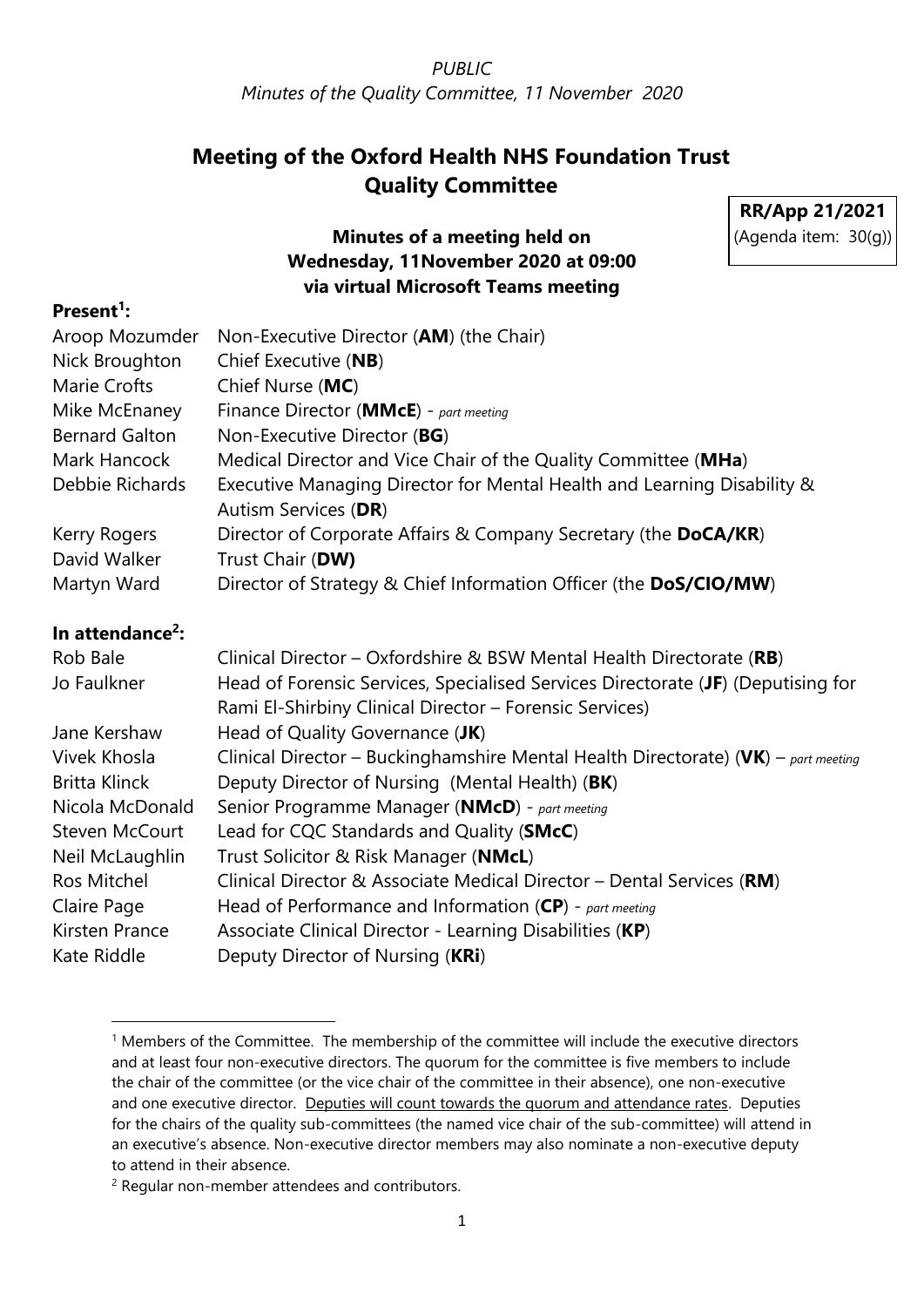# *PUBLIC*

| <b>Bill Tiplady</b> | Consultant Clinical Psychologist and Associate Director of Psychological<br>Therapies (BT) |
|---------------------|--------------------------------------------------------------------------------------------|
| Susan Wall          | Corporate Governance Officer (Minutes) (SMW)                                               |
| <b>Observers:</b>   |                                                                                            |
| Chitvan Amin        | Lead for Quality and Governance                                                            |
| Matthew Edwards     | Director for Clinical Workforce Transformation                                             |
| Mike Hobbs          | Public Governor, Oxfordshire                                                               |
| Maddie Radburn      | Public Governor, Oxfordshire                                                               |
| Hannah Wright       | Risk Manager                                                                               |

| 1. | <b>Apologies for Absence</b>                                                                                                                                                                                                                                                                                                                                                                                                                                                                                                                  | <b>Action</b> |
|----|-----------------------------------------------------------------------------------------------------------------------------------------------------------------------------------------------------------------------------------------------------------------------------------------------------------------------------------------------------------------------------------------------------------------------------------------------------------------------------------------------------------------------------------------------|---------------|
| a  | Apologies for absence were received from the following Committee<br>members (deputies of committee members count towards the quorum<br>and attendance rates):<br>Tim Boylin, Director of HR<br>i.<br>ii.<br>Sue Dopson, Non-Executive Director<br>iii.<br>Ben Riley, Executive Managing Director for Primary and<br><b>Community Services</b>                                                                                                                                                                                                 |               |
| b  | Apologies for absence were noted from the following regular<br>attendees:<br>Jill Bailey, Clinical Director (acting)<br>i.<br>ii.<br>Rami El-Shirbiny, Clinical Director - Forensic Services (to be<br>deputised by Jo Faulkner, Head of Forensic Services, Specialised<br>Services Directorate)<br>iii.<br>Pete McGrane, Clinical Director - Community Services<br>Directorate<br>Hannah Smith, Assistant Trust Secretary<br>iv.<br>Sula Wiltshire, Director of Quality and Innovation at Oxfordshire<br>V.<br><b>CCG and Trust Governor</b> |               |
| C  | Apologies for absence were noted from observers:<br>Victoria Drew, Staff Governor, Corporate Services<br>i.                                                                                                                                                                                                                                                                                                                                                                                                                                   |               |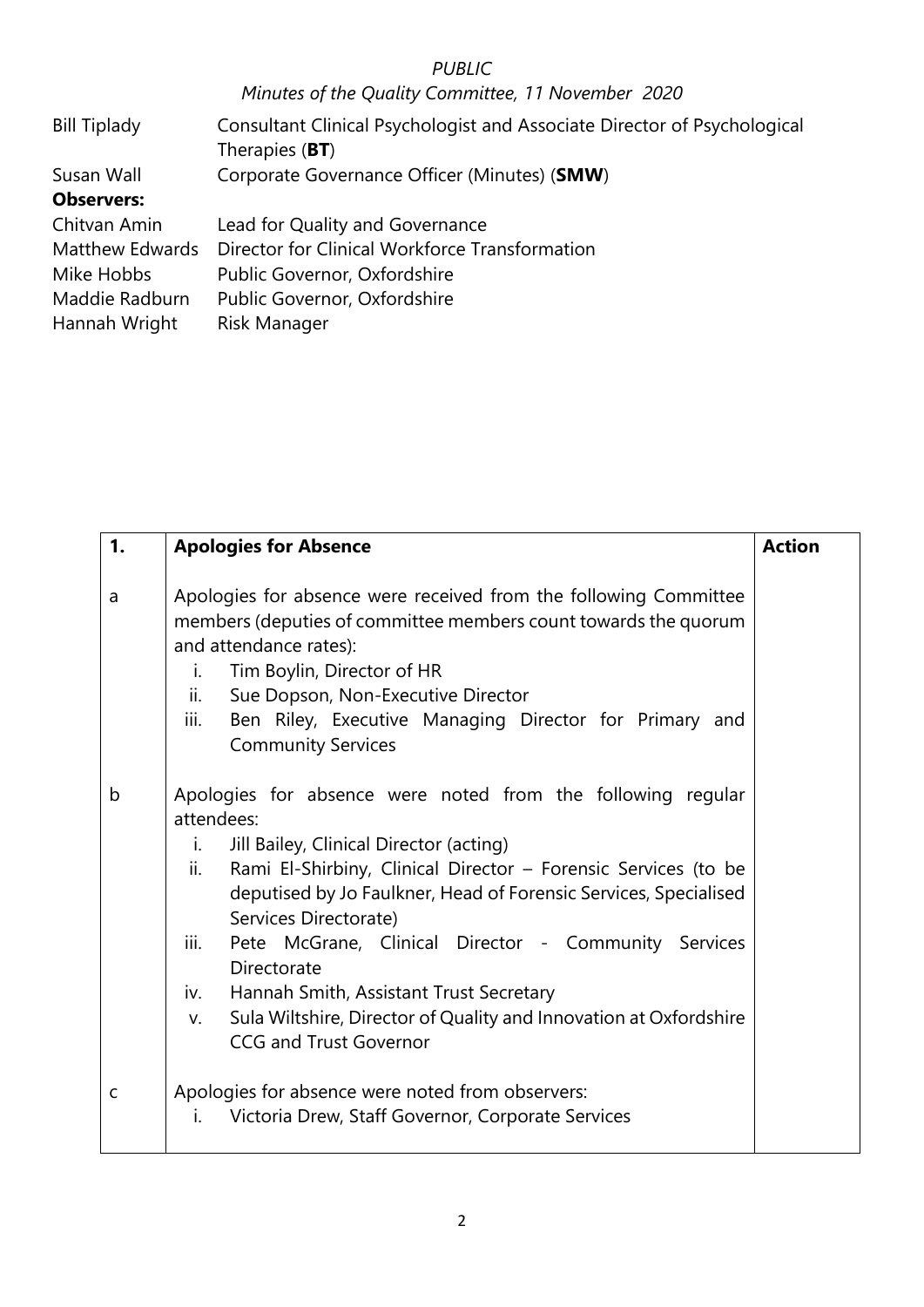| 2.          | Minutes of the Quality Committee on 9 September 2020 and<br><b>Matters Arising</b>                                                                                                                                                                                                                                                                                                                                                                                                                                                                                                                                                                                                                                                                       |             |
|-------------|----------------------------------------------------------------------------------------------------------------------------------------------------------------------------------------------------------------------------------------------------------------------------------------------------------------------------------------------------------------------------------------------------------------------------------------------------------------------------------------------------------------------------------------------------------------------------------------------------------------------------------------------------------------------------------------------------------------------------------------------------------|-------------|
| a           | The Chair welcomed all those present to the Quality Committee. He<br>stated the meeting would follow the same agenda structure<br>introduced at the September 2020 Quality Committee meeting of<br>following quality improvement areas. He expressed whilst the drive<br>was to engender a culture of quality improvement, oversight and focus<br>on governance aspects remained fundamental. He informed the<br>Committee that a two-minute silence would take place at 11:00 in<br>recognition for Armistice Day.                                                                                                                                                                                                                                      |             |
| b           | The Minutes at QC 56/2020, Minutes of the Quality Committee on 9<br>September 2020 were approved as a true and accurate record.                                                                                                                                                                                                                                                                                                                                                                                                                                                                                                                                                                                                                          |             |
| $\mathsf C$ | The Committee approved the minutes.                                                                                                                                                                                                                                                                                                                                                                                                                                                                                                                                                                                                                                                                                                                      |             |
|             | <b>Matters Arising</b>                                                                                                                                                                                                                                                                                                                                                                                                                                                                                                                                                                                                                                                                                                                                   |             |
| d           | <b>Recruitment and Selection Policy</b><br>Kate Riddle confirmed she had raised a query at the September Quality<br>Committee with regards to the Disclosure and Barring Service (DBS)<br>guidance as part of the Recruitment and Selection Policy. She told the<br>Committee that HR were progressing with updating the DBS guidance<br>to clarify the Trust's position for frequency of rechecking DBS<br>certificates for staff, and an update would be provided when<br>completed.                                                                                                                                                                                                                                                                   |             |
| e           | <b>New Trust Risk Development</b><br>Neil McLaughlin gave an update on the two risks that had been<br>identified as an action from the July Quality Committee 2020. He<br>referred to the Trust's adherence to the Human Rights Act (HRA)<br>during the pandemic and mentioned this was a priority for the Trust<br>and was of a particular focus by the Care Quality Commission (CQC).<br>He informed it was complicated as risk compliance of the HRA act<br>could feed into the assessment of multiple risks. He stated it had been<br>considered as part of General Data Protection Regulation (GDPR) and<br>the Mental Health Act (MHA) and safe practice; for issues, claims and<br>complaints to be managed through their respective channels and | <b>NMcL</b> |
|             | processes in how the Trust complied with the HRA during the<br>pandemic. The Committee discussed the aspect of the HRA further and<br>it was noted for the topic to reviewed at a Board Seminar. He                                                                                                                                                                                                                                                                                                                                                                                                                                                                                                                                                      |             |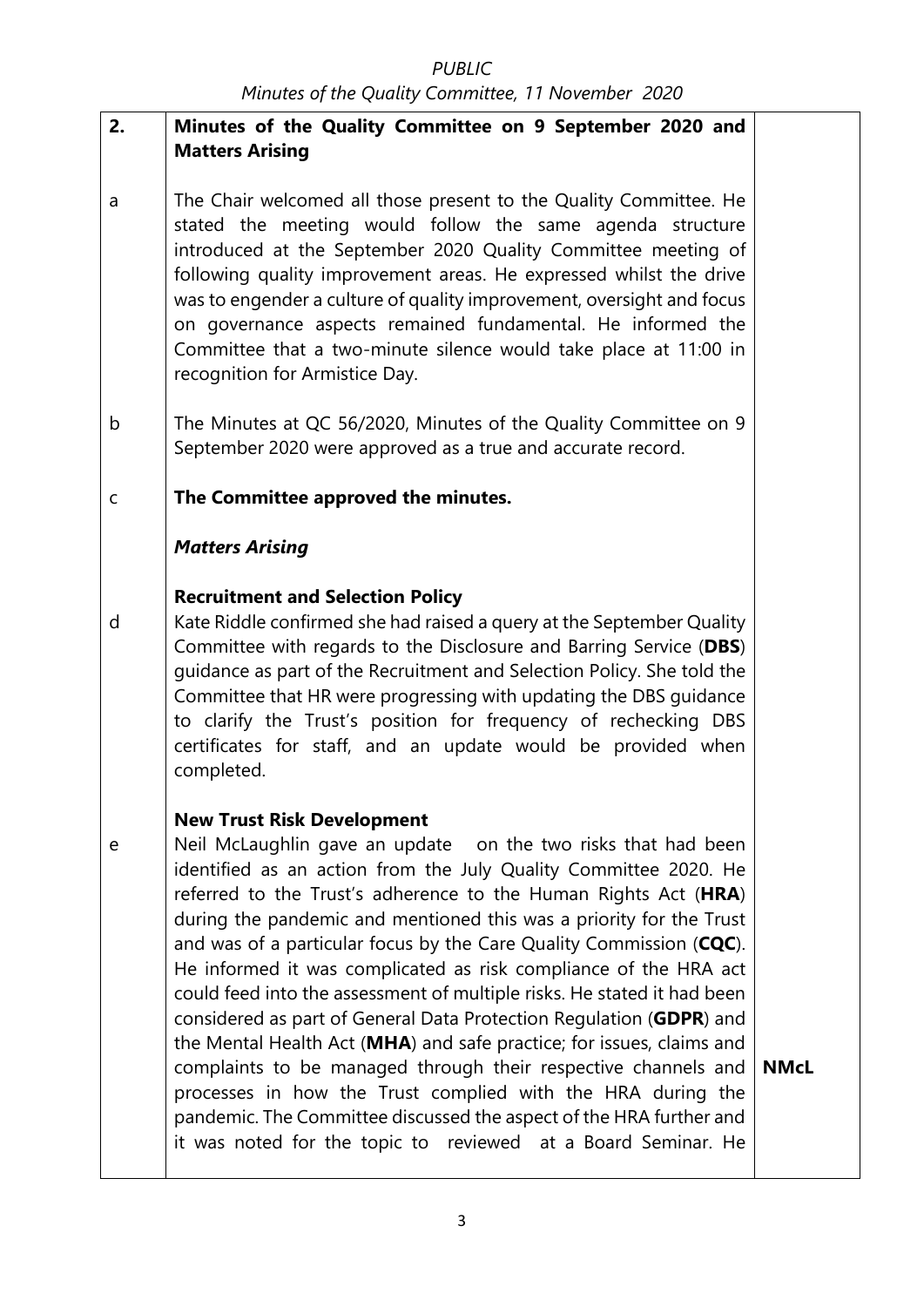|              | confirmed the second risk had been updated and managed around the<br>safe return to work of vulnerable employees to the Trust.                                                                                                                                                                                                                                                                                                                                                                          |           |
|--------------|---------------------------------------------------------------------------------------------------------------------------------------------------------------------------------------------------------------------------------------------------------------------------------------------------------------------------------------------------------------------------------------------------------------------------------------------------------------------------------------------------------|-----------|
| f            | <b>Physical Healthcare Checks</b><br>Neil McLaughlin reported that following a more in-depth review the<br>risk for physical healthcare checks would now be managed by the Chief<br>Nurse. She confirmed an update report that would include progress<br>on the embedding of the 'Lester' tool would be reported on at the<br>February 2021 Quality Committee.                                                                                                                                          | <b>MC</b> |
| $\mathsf g$  | <b>Pressure Ulcers</b><br>Neil McLaughlin said following a review the increase in pressure ulcers<br>noted from March to June 2020 for the same period the previous year<br>was within accepted limits. It was noted following the review some<br>holistic changes had been made and for pressure ulcer incidents to<br>remain on the Community Directorate risk register, unless an<br>escalation was required. The Community Directorate risk register was<br>monitored by the Quality Sub-Committee. |           |
| h            | The Committee noted that the following actions were on hold or being<br>progressed:<br>8(e) Stroke Rehabilitation Unit investigation closure report.                                                                                                                                                                                                                                                                                                                                                    |           |
| $\mathbf{i}$ | It was agreed for all other historical actions listed below to be reviewed<br>by the Chief Nurse via the Quality Sub-Committee:<br>5(b) from 12 February 2020 Safety quality sub-committee<br>$\bullet$<br>highlight and escalation analysis from Health and Safety<br>National Overview - report completed but going to Executive<br>first for review;                                                                                                                                                 |           |
|              | 11(g) from 12 February Quality assurance in care of people with<br>$\bullet$<br>learning disabilities and autism;<br>14(j) from 12 February 2020 Clinical Audit re monitoring<br>$\bullet$<br>patients on lithium that had remained ranked as 'requires<br>improvement;                                                                                                                                                                                                                                 | <b>MC</b> |
|              | 2(b) Resuscitation (further development of action 9(c) from 11<br>$\bullet$<br>September 2019) - progressed as report on review of<br>resuscitation completed, however current focus had been in<br>relation to CPR and PPE;<br>2(c) and 16(c) Trust Risk Register updates – in progress;<br>$\bullet$                                                                                                                                                                                                  |           |
|              | 3(d) Clinical Audit update - audits currently on hold, review in<br>$\bullet$<br>approximately 6 months' time, February 2021; and<br>12(d) Complaints review panel - review panels currently not<br>$\bullet$<br>taking place due to the pandemic.                                                                                                                                                                                                                                                      |           |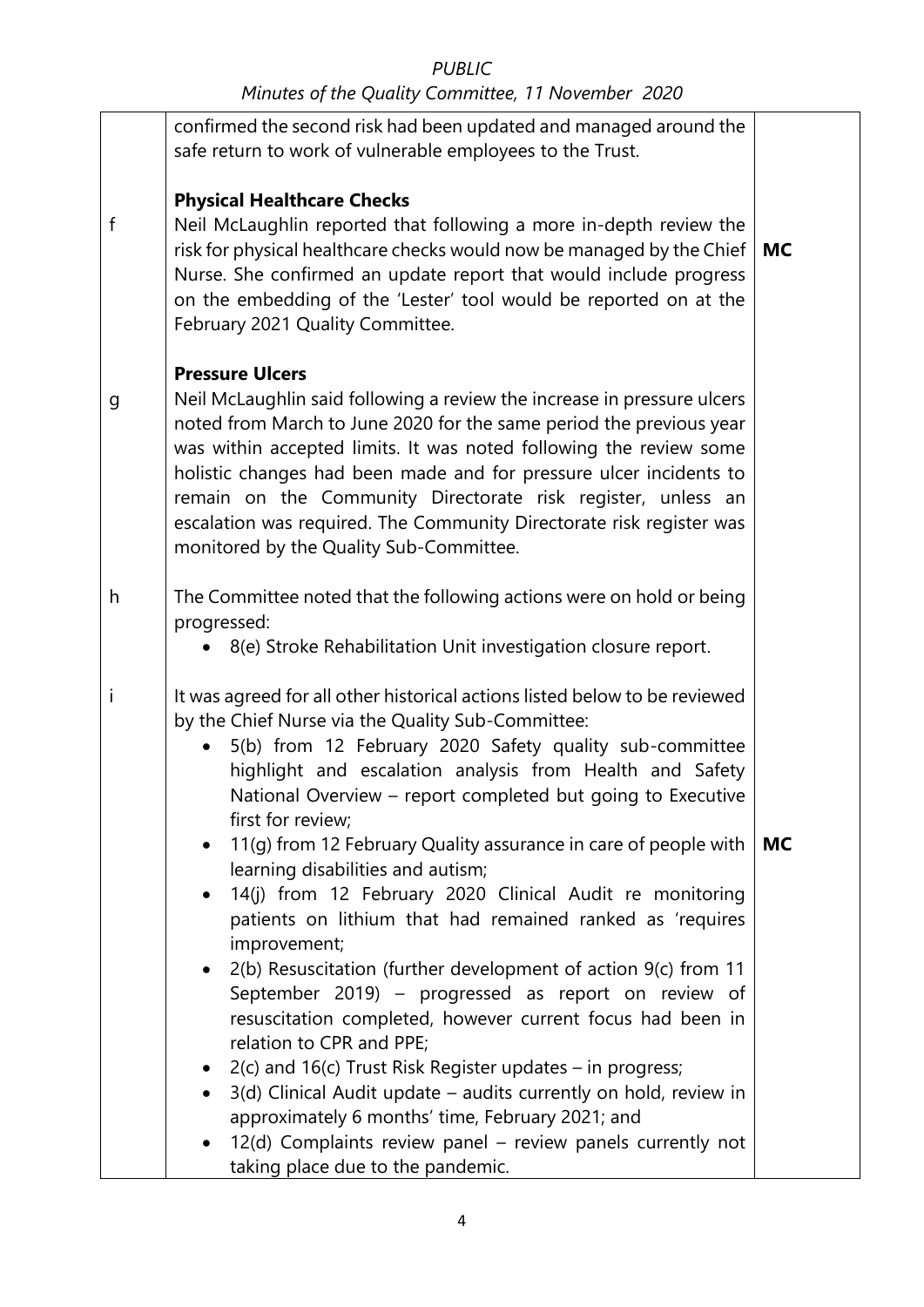| j             | The committee noted that the remaining actions from the Summary of<br>Actions had been completed or were on the agenda for the meeting:<br>6(g) Positive and Safe;<br>$\bullet$<br>7(c) Quality Sub-Committee Group, overview of review groups;<br>$\bullet$<br>7(d) Policy Register;<br>5(h) (from 8 July QC) Physical Healthcare Checks (circulation of<br>$\bullet$<br>work by Debbie Walton), completed;<br>6(i) from 8 July 2020 Adult Eating Disorders, completed;<br>2(j) from 13 May 2020 Coroners letter, completed;<br>$\bullet$<br>11(c) from 12 February 2020 Healthcare access progress report<br>$\bullet$<br>- Learning disabilities and Autism, completed; and<br>11(d) from 12 February 2020 Tracking and Flagging in<br>$\bullet$<br>Healthcare access, completed.<br>Vivek Khosla joined the meeting.                  |  |
|---------------|-------------------------------------------------------------------------------------------------------------------------------------------------------------------------------------------------------------------------------------------------------------------------------------------------------------------------------------------------------------------------------------------------------------------------------------------------------------------------------------------------------------------------------------------------------------------------------------------------------------------------------------------------------------------------------------------------------------------------------------------------------------------------------------------------------------------------------------------|--|
| <b>SAFETY</b> |                                                                                                                                                                                                                                                                                                                                                                                                                                                                                                                                                                                                                                                                                                                                                                                                                                           |  |
| 3.            | <b>COVID-19 Update</b>                                                                                                                                                                                                                                                                                                                                                                                                                                                                                                                                                                                                                                                                                                                                                                                                                    |  |
|               |                                                                                                                                                                                                                                                                                                                                                                                                                                                                                                                                                                                                                                                                                                                                                                                                                                           |  |
| a             | The Director of Strategy and Chief Information Officer gave an oral<br>update on the Trust's position for Covid-19. He stated currently there<br>were 7 positive Covid-19 in-patients and 71 patients in the community.<br>A small number of staff were absent due to self-isolating owing to a<br>family member with the virus.                                                                                                                                                                                                                                                                                                                                                                                                                                                                                                          |  |
| b             | The Chief Nurse explained that any instance of two or more Covid-19<br>cases in an in-patient unit is classed as an 'outbreak.' She stated the<br>Trust had two out breaks with two wards, each with two patients, with<br>hospital acquired instances of Covid-19, that had been reported to<br>NHSE/I, a requirement. She added the two affected wards had been<br>closed to admissions, which was normal protocol, and<br>Infection<br>Prevention Controls (IPC) had been reviewed. Staff had received<br>additional IPC messaging to reiterate safe practices. The Chief Nurse<br>said there were now over 100 PPE Champions across the Trust whose<br>responsibility was to support and challenge staff safe working<br>practices in the use of PPE. She stated any IPC issues were reviewed<br>weekly at the Weekly Review Meeting. |  |
| C             | The Medical Director noted although there had been an increase in<br>Covid-19 cases in the second wave there had not been a reduction in<br>referral levels that had occurred in the first wave of the pandemic.                                                                                                                                                                                                                                                                                                                                                                                                                                                                                                                                                                                                                          |  |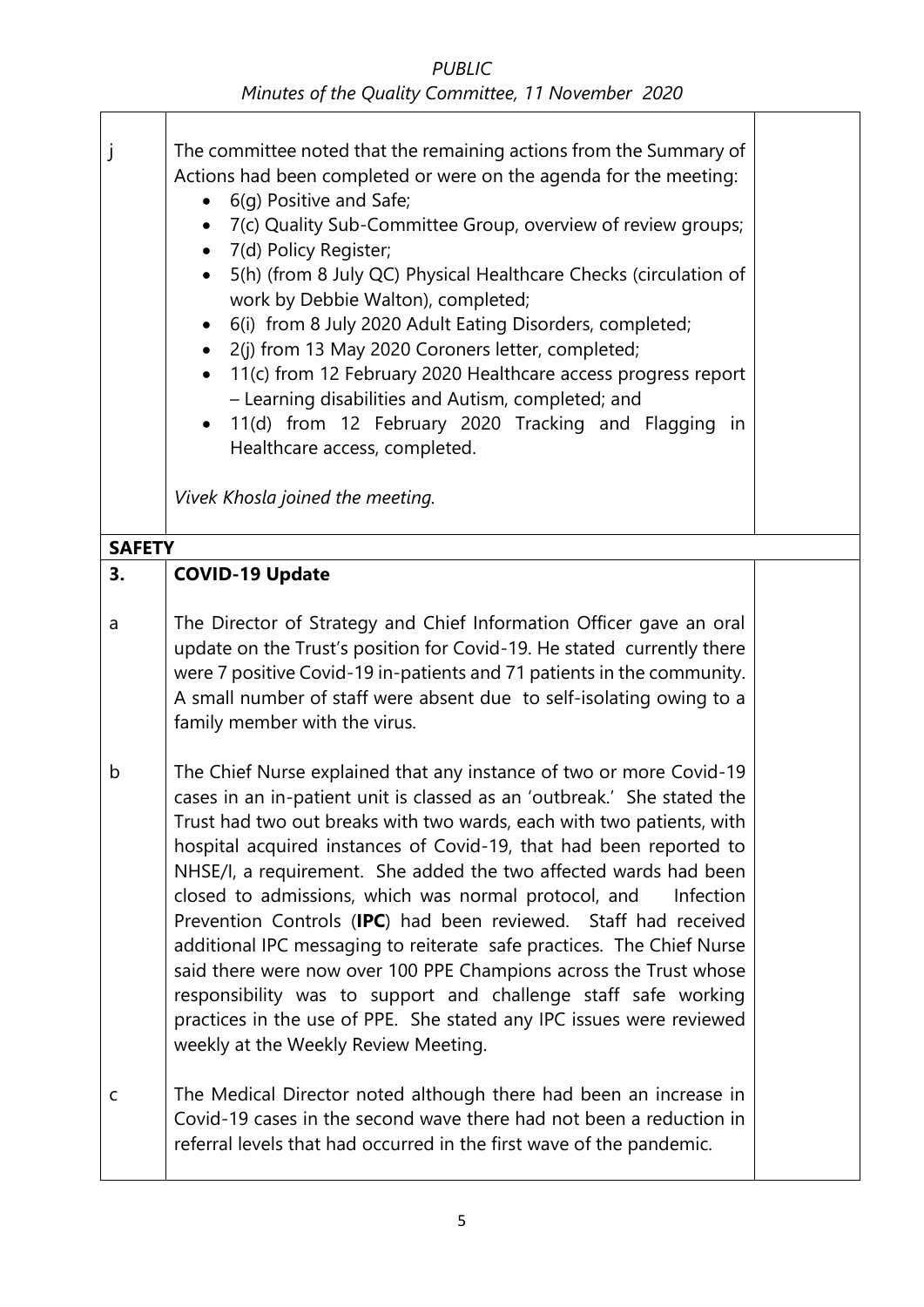| d  | The Chief Executive posited it would be prudent to consider what could<br>be stepped down meeting wise or administratively not crucial in<br>maintaining services with the increasing demand to free up time and<br>capacity.                                                                                                                                            |  |
|----|--------------------------------------------------------------------------------------------------------------------------------------------------------------------------------------------------------------------------------------------------------------------------------------------------------------------------------------------------------------------------|--|
| e  | The Executive Managing Director for Mental Health and Learning<br>Disability & Autism Services mentioned Service Directors were<br>engaged to offer greater oversight for discharge pathways, as there<br>had been challenges around some complex discharges recently.                                                                                                   |  |
| f  | Bill Tiplady said it would be important to support staff in their<br>psychosocial response to the second wave of the virus to avoid issues<br>such as the risk of burnout. He echoed views of others that it would be<br>beneficial for staff to focus on clinical necessity.                                                                                            |  |
| g  | The Chair enquired how the Trust was balancing increasing demand<br>with the huge capacity required in the delivery of a Covid-19 vaccine<br>when it became available. The Chief Executive replied the Board were<br>following everything up in a proactive way.                                                                                                         |  |
| h  | The Director of Corporate Affairs and Company Secretary informed the<br>Committee the Governors would be exploring the impact of Covid-19<br>at their meeting scheduled for later in November and would also be<br>reviewing the temporary standing down of Governor sub-groups to<br>free up time and capacity.                                                         |  |
| i  | The Committee noted the oral update.                                                                                                                                                                                                                                                                                                                                     |  |
| 4. | <b>CQC Update</b>                                                                                                                                                                                                                                                                                                                                                        |  |
| a  | Kate Riddle presented on paper QC 57/2020 a Report on Recent CQC<br>Publications, with the focus being on the key priorities.                                                                                                                                                                                                                                            |  |
| b  | Kate Riddle informed the Committee good progress was being made<br>with the 25 'should actions' arising from the 2019 CQC inspection,<br>however there had been a delay for some actions owing to the impact<br>of Covid-19.                                                                                                                                             |  |
| c  | She reported there was one 'must action' for improvement in practice<br>guidance when secluding patients and this action now formed part of<br>the Trust's wider care and best practice for patients. The establishment<br>of a Positive and Safe Practice Group that met bi-weekly ensured best<br>practice at all times and engendered a quality improvement approach. |  |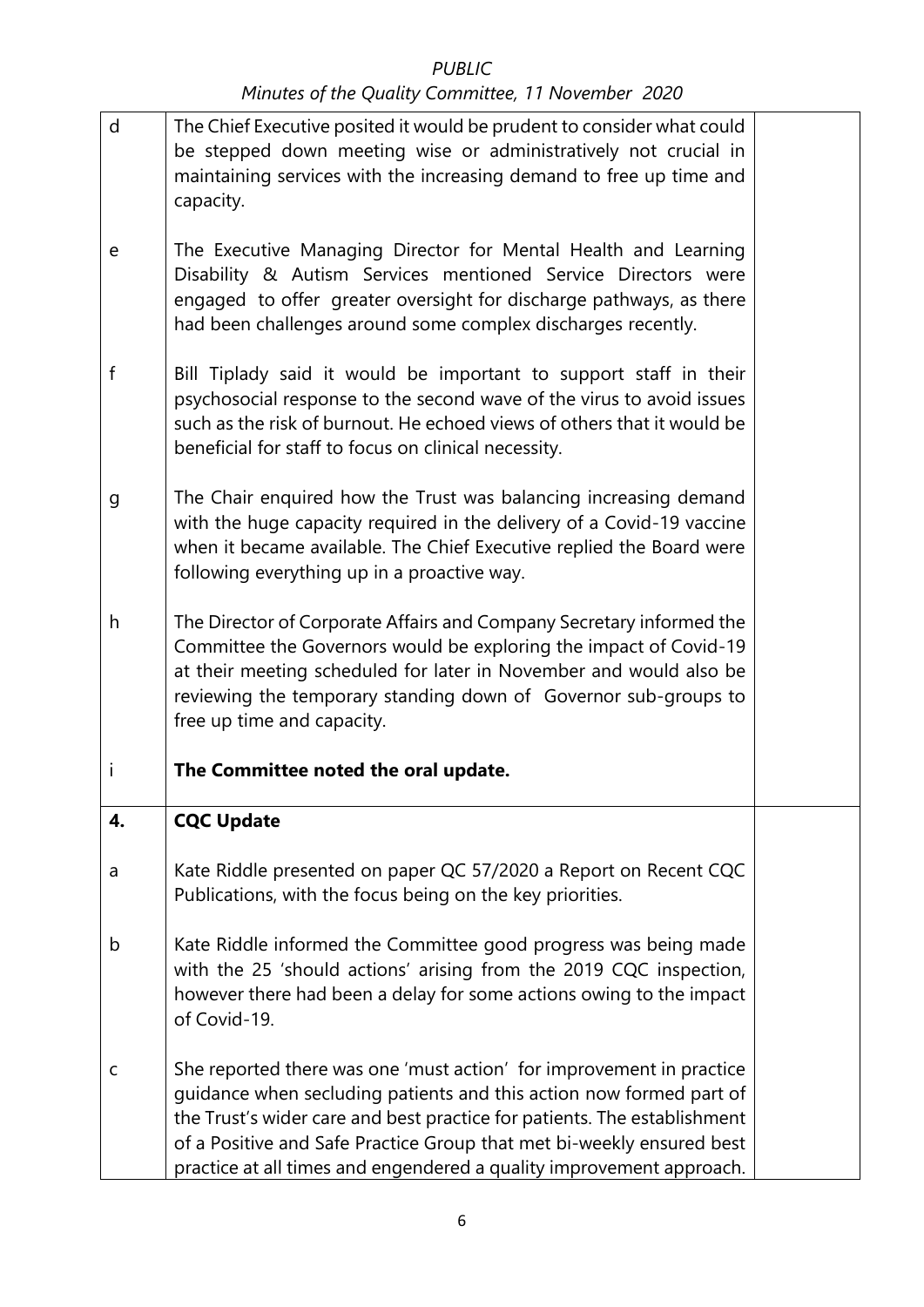- d Kate Riddle informed the Committee a good review had been received at the recent virtual Mental Health Act review at Marlborough House, Swindon.
- e Kate Riddle reminded the Committee the Trust had been part of the CQC thematic review of restrictive practices for people with a learning disability, autism and/or mental health conditions in 2018-19. Publication of the report with the national summary of findings had been delayed until October 2020. The Trust would be focusing on any key areas highlighted in the report that were applicable, and progress on these would be reviewed through the Positive and Safe Practice Group.

f **The Committee noted the report.**

- **5. Quality Sub-Committee escalation report – including outcome of Sub-Group Review**
- a The Chief Nurse introduced paper QC 58/2020 Quality Sub-Committee Highlight Report that included a summary outcome of the review of the sub-groups that were in the previous quality governance structure that now reported into the new Quality Sub-Committee. Feedback sessions at the end of these meetings included the highlighting of achievements and any escalations for assurance, and members had given good feedback on the new structure.
- b Jane Kershaw outlined she had carried out a review with each of the 32 Trust-wide Quality sub-groups that had been operating in the existing governance structure. From this review: 22 groups remained unchanged; 4 were to cease; 6 had been reconfigured; and some would now have different reporting lines. It was noted the Improving Care: 5 Questions (**IC5**) group that had ceased was now reconfigured and named the Quality Improvement Group.
- c The Chair reflected that although the number of Quality Sub-Groups had reduced, he was conscious of the high number remaining and the amount of work that would still be involved. Jane Kershaw replied members of remaining groups had expressed they felt their particular group was making a difference. She clarified not all groups met monthly, however it would be prudent to be pro-active and keep an on-going overview of Quality Sub-Groups.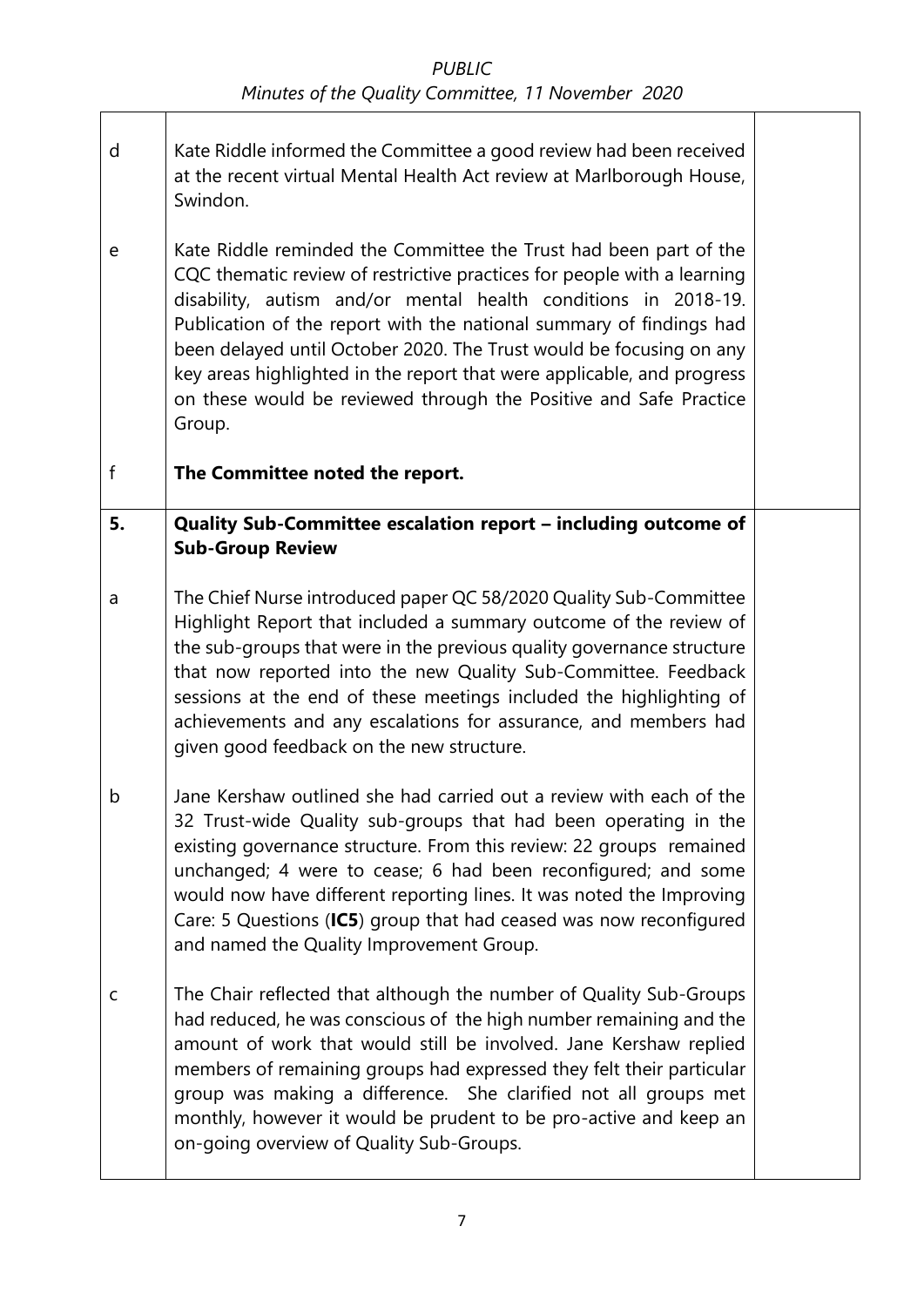| $\mathsf{d}$ | Bernard Galton said it was a very worthwhile piece of work and the<br>Trust-wide Quality Sub-Group structure would be useful as a Trust<br>guide and for fellow Non-Executive Directors when confirmed                                                                                                                                                                                           |  |
|--------------|--------------------------------------------------------------------------------------------------------------------------------------------------------------------------------------------------------------------------------------------------------------------------------------------------------------------------------------------------------------------------------------------------|--|
| е            | The Committee discussed the Service User Engagement Group that<br>previously had been a Trust-wide group but was now felt more<br>effective being reported at directorate level. This report then came to<br>the Quality Sub-Committee.                                                                                                                                                          |  |
| f            | The Medical Director clarified for the Chief Executive the Ethics<br>Advisory Group set up for issues related to Covid-19 had been reduced<br>in frequency as all issues and questions had been addressed and<br>answered, however should agenda items be forth coming this could<br>be increased as and when required.                                                                          |  |
| g            | The Executive Managing Director for Mental Health and Learning<br>Disability & Autism Services welcomed the clarity of the report and<br>echoed the usefulness of the listing for others.                                                                                                                                                                                                        |  |
| h            | The Committee noted the report and approved the outcome of<br>the sub-group review.                                                                                                                                                                                                                                                                                                              |  |
|              |                                                                                                                                                                                                                                                                                                                                                                                                  |  |
| 6.           | <b>Positive and Safe Practice Group TOR</b>                                                                                                                                                                                                                                                                                                                                                      |  |
| a            | Britta Klinck reported on paper QC 59/2020 Positive and Safe Quarterly<br>Committee report that included the Terms of Reference. She informed<br>the Committee the overarching aim of the Positive and Safe Practice<br>Group would be for monitoring and oversight of: restrictive practice;<br>staff and policies; CQC actions; and a vision to improve via a quality<br>improvement approach. |  |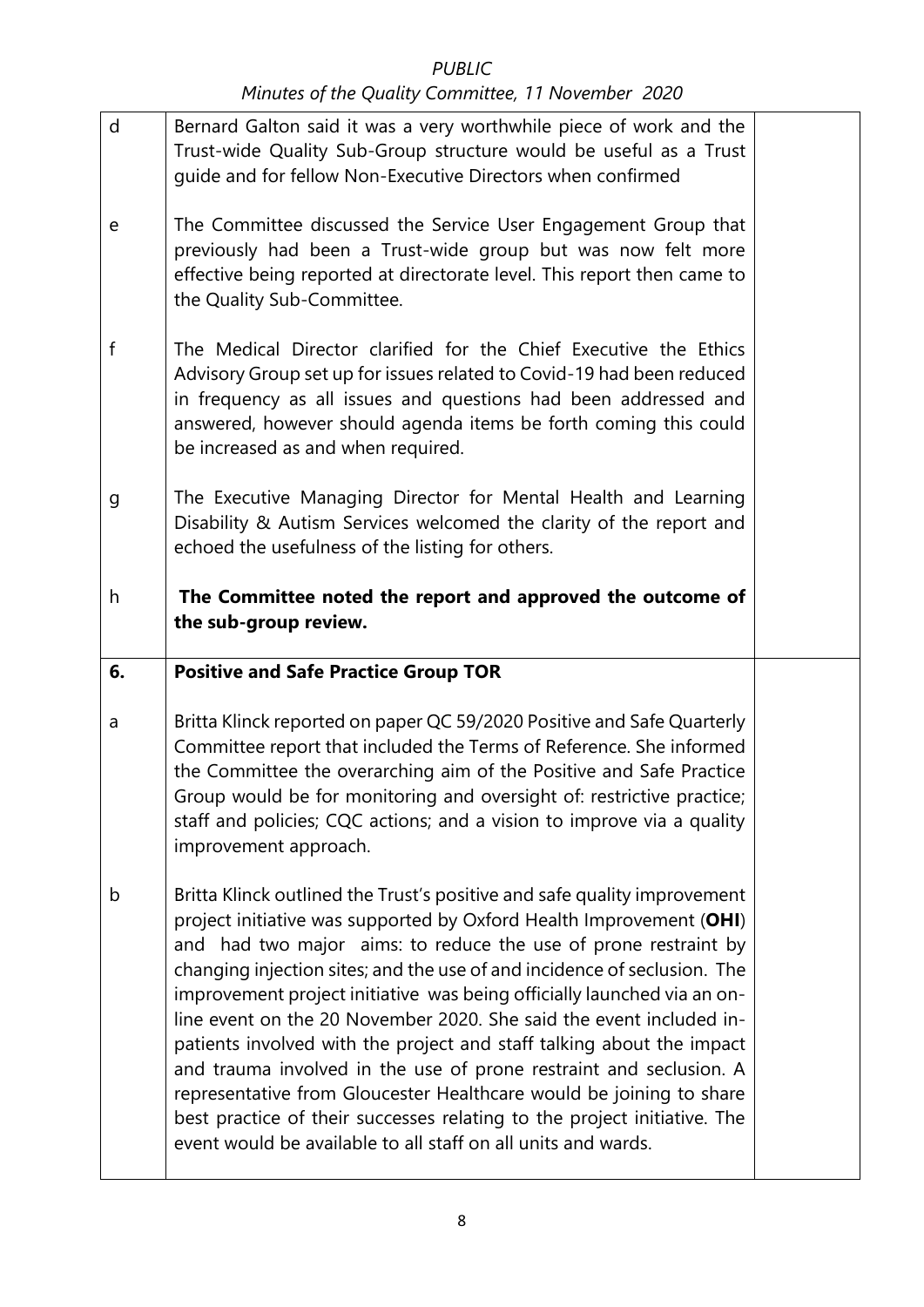| $\mathsf C$ | Britta Klinck said the aim would be to eventually eliminate prone as an<br>injection site for rapid tranquilisation, but this would take time and<br>would require in part a change in culture. Training and clear messaging<br>would need to be delivered to staff. It was noted there were variations<br>within the Trust and patient groups. The Chief Nurse added it would<br>be imperative to continue to listen to patients as a priority and to take<br>appropriate actions when necessary.                     |  |
|-------------|------------------------------------------------------------------------------------------------------------------------------------------------------------------------------------------------------------------------------------------------------------------------------------------------------------------------------------------------------------------------------------------------------------------------------------------------------------------------------------------------------------------------|--|
| d           | The Chair applauded the significant piece of work.                                                                                                                                                                                                                                                                                                                                                                                                                                                                     |  |
| ${\bf e}$   | The Committee noted the report and agreed the Terms of<br><b>Reference for the Positive and Safe Practice Group.</b>                                                                                                                                                                                                                                                                                                                                                                                                   |  |
| 7.          | <b>Health, Safety and Security annual report</b>                                                                                                                                                                                                                                                                                                                                                                                                                                                                       |  |
| a           | Jane Kershaw presented on paper QC 60/2020 Annual Health, Safety<br>and Security Report for the period 01 October 2019 to 30 September<br>2020. She summarised the report outlined the improvements being<br>made regarding the Trust's health, safety and security arrangements<br>to protect it's staff, patients and visitors for assurance, and a work plan<br>for 2021 was included.                                                                                                                              |  |
| b           | Jane Kershaw stated health, safety and security was a very broad area<br>with many regulations. To ensure effectiveness and efficiency<br>collaborative working took place with separate leadership and advisory<br>teams that covered different aspects. The team was currently under<br>resourced and a recruitment process was under way. She highlighted<br>health, safety and security mandatory training had been identified for<br>new and existing staff for completion as part of their eLearning<br>modules. |  |
| C           | Jane Kershaw stated the Health, Safety and Security team had<br>undertaken around 60 health and safety inspections spanning the<br>report period, this was half the usual amount owing to the pandemic.<br>She informed much work had been diverted to working alongside<br>Estates and Facilities in this period to ensure occupied buildings were<br>Covid safe.                                                                                                                                                     |  |
| d           | She expressed there had been a robust and maintained focus on the<br>well-being of all staff in support of changing work environments and<br>in addressing any issues.                                                                                                                                                                                                                                                                                                                                                 |  |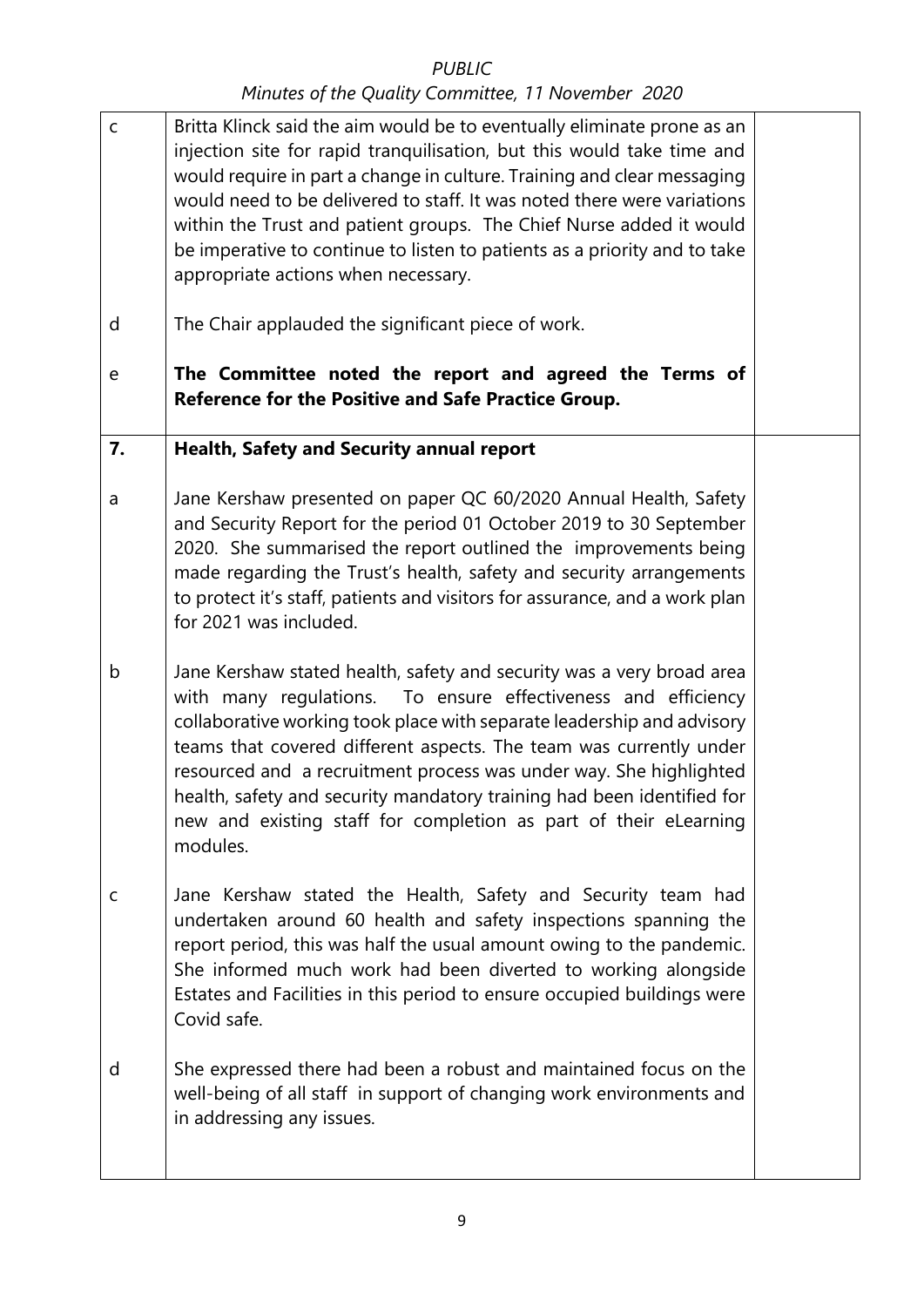e f g h i j k Jane Kershaw stated the majority of health and safety incidents for the year related to violence and aggression from patients causing an injury to staff. The Trust reported 21 such incidents to Health and Safety Executive (**HSE**) as part of the Reporting of Injuries, Diseases and Dangerous Occurrences Regulation (**RIDDOR**). She said the details of all RIDDORs were discussed at the Weekly Review Meeting to achieve prompt follow up and sharing of best practice and were reviewed quarterly at the Health and Safety team meetings. It was noted the Health, Safety and Security Committee were incorporating relevant guidance from an HSE enforcement standards relating to another Trust around the management of risks to employees arising from violence from patients. Jane Kershaw said a new policy tool kit was being developed to support the reduction of violence to staff, and it linked to the Zero Tolerance Policy that had been approved earlier in the year. It was noted the Health, Safety and Security workplan for 2020/21 would be regularly reviewed to proactively accommodate any changes required owing to the second wave of the pandemic. The Chief Nurse stated the Health, Safety and Security team and others had undertaken a review of the ligature risk assessment process in conjunction with the Estates and Facilities team in line with the ligature management guide received in August 2020 from Dr Kevin Cleary, the CQC's Deputy Chief Inspector of Hospitals and Lead for Mental Health. The Chief Nurse and Nurse Consultant in Suicide Prevention were part of a national group reviewing this process and tools. Bernard Galton said he was mindful the issues relating to bullying, violence and aggression crossed over into the People, Leadership and Culture Committee of which he was a member and could offer a link and support. The Chief Nurse formally thanked Jane Kershaw for all her hard work as Chair of the Health and Safety Group as line management for this would be transferring to Estates and Facilities. The Chair echoed his thanks emphasising it had been an immense amount of work. He enquired if any benefits could be seen since the introduction of the zero-tolerance policy. Jane Kershaw replied staff felt more protected by the raised profile around violence and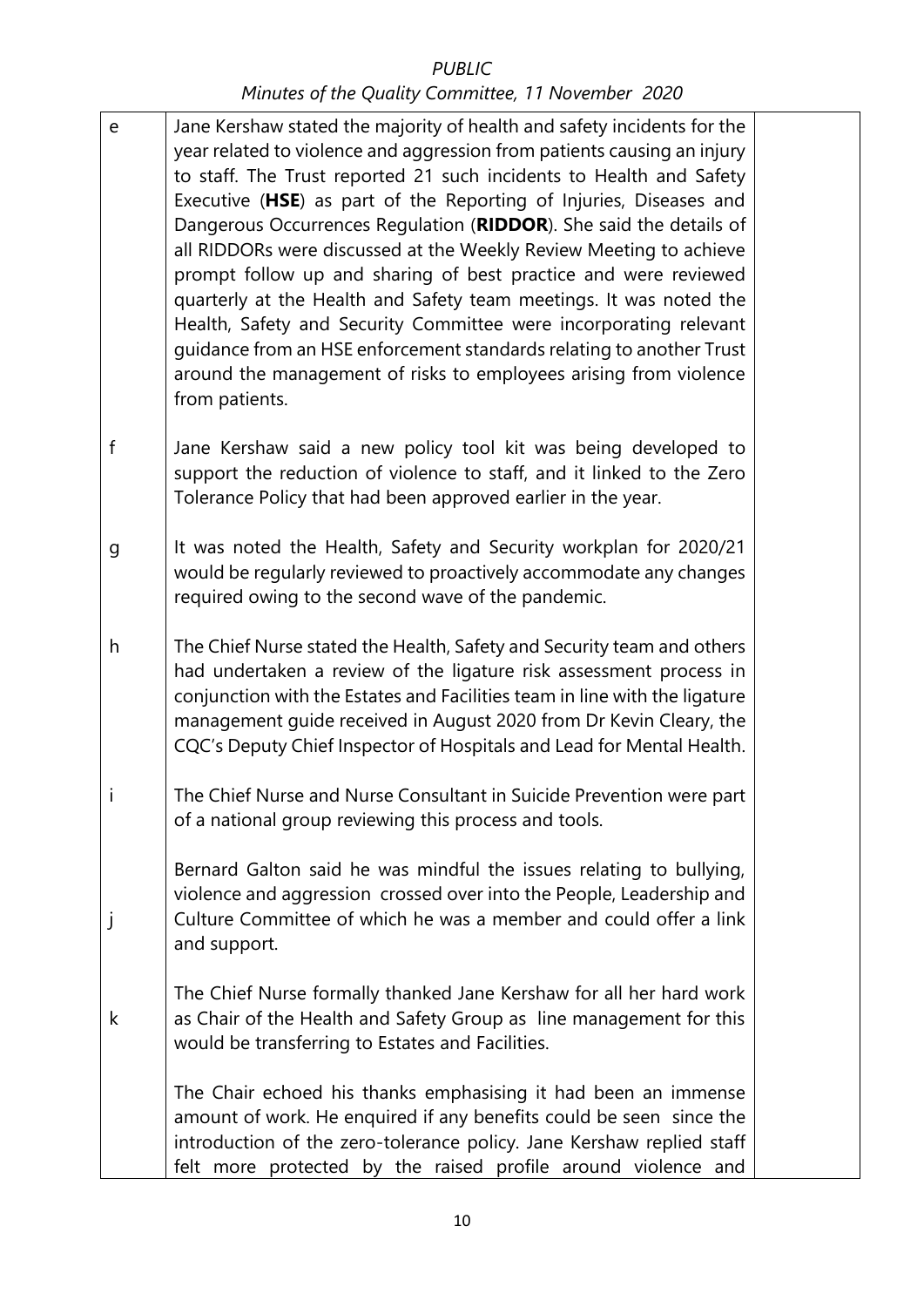### *PUBLIC*

|             | aggression, and there was continued internal promotion by the Trust.<br>For continuity, she added two police officers had been identified to<br>support the Trust.                                                                                                                                                                                                                                                                                                                                                                                                                                                                                                                                                                                                                                                        |                |
|-------------|---------------------------------------------------------------------------------------------------------------------------------------------------------------------------------------------------------------------------------------------------------------------------------------------------------------------------------------------------------------------------------------------------------------------------------------------------------------------------------------------------------------------------------------------------------------------------------------------------------------------------------------------------------------------------------------------------------------------------------------------------------------------------------------------------------------------------|----------------|
|             | The Committee noted the report.                                                                                                                                                                                                                                                                                                                                                                                                                                                                                                                                                                                                                                                                                                                                                                                           |                |
| 8.          | <b>Trust Risk Register and Board Assurance Framework update</b>                                                                                                                                                                                                                                                                                                                                                                                                                                                                                                                                                                                                                                                                                                                                                           |                |
| a           | Neil McLaughlin presented QC 61/2020 Operational and Strategic<br>Risks: Trust Risk Register (TRR) and Board assurance Framework (BAF).                                                                                                                                                                                                                                                                                                                                                                                                                                                                                                                                                                                                                                                                                   |                |
| b           | Neil McLaughlin informed the Committee the TRR had now been fully<br>migrated to Ulysses, this was in compliance with a recommendation<br>from the Trust's internal audit. He outlined each risk was allocated a<br>'risk owner,' a member of the Executive Team. He stated Ulysses<br>contained a suite of reports, with automatic prompting for effective<br>management of risks, and provided a clear audit trail. It was noted for<br>Neil McLaughlin to be scheduled to present an update in the use of<br>Ulysses at a regular Executive Team meeting.                                                                                                                                                                                                                                                              | <b>NMcL</b>    |
| $\mathsf C$ | Neil McLaughlin stated some risks identified as specific to Covid-19<br>had been moved to the Trust's general risk register.                                                                                                                                                                                                                                                                                                                                                                                                                                                                                                                                                                                                                                                                                              |                |
| d           | The Committee discussed the extreme rating for the provision of<br>Dental Services for adult special care and paediatric patients requiring<br>general anaesthesia. It was agreed for this risk to be removed from the<br>TRR, but to remain on the Dental risk register, and noted for escalation<br>should lack of capacity arise again.                                                                                                                                                                                                                                                                                                                                                                                                                                                                                |                |
| e           | Neil McLaughlin referenced the work that was being undertaken to<br>reduce the risk of ligature points. He stated ligature points were only<br>part of the risk, and other risks termed as 'low level' would need to be<br>taken into account also. He stated due to a high-level investigation<br>underway at another Trust ligature points were a strong focus for the<br>CQC. The Chief Nurse reiterated the Trust were adhering to all advice<br>received from the letter in August 2020 from Dr Kevin Cleary the CQC's<br>Deputy Chief Inspector of Hospitals and Lead for Mental Health. She<br>said an action plan was being developed with an internal team that<br>included Estates and Facilities and Karen Lascelles, Suicide prevention<br>Nurse Consultant, and this team would report into the Quality Sub- |                |
|             | Committee. The Chair noted, with the strong national focus on ligature<br>risk, for the Chief Nurse and Neil McLaughlin to review the sensitive<br>nature of this risk and report back to the next Quality Committee.                                                                                                                                                                                                                                                                                                                                                                                                                                                                                                                                                                                                     | <b>NMcL/MC</b> |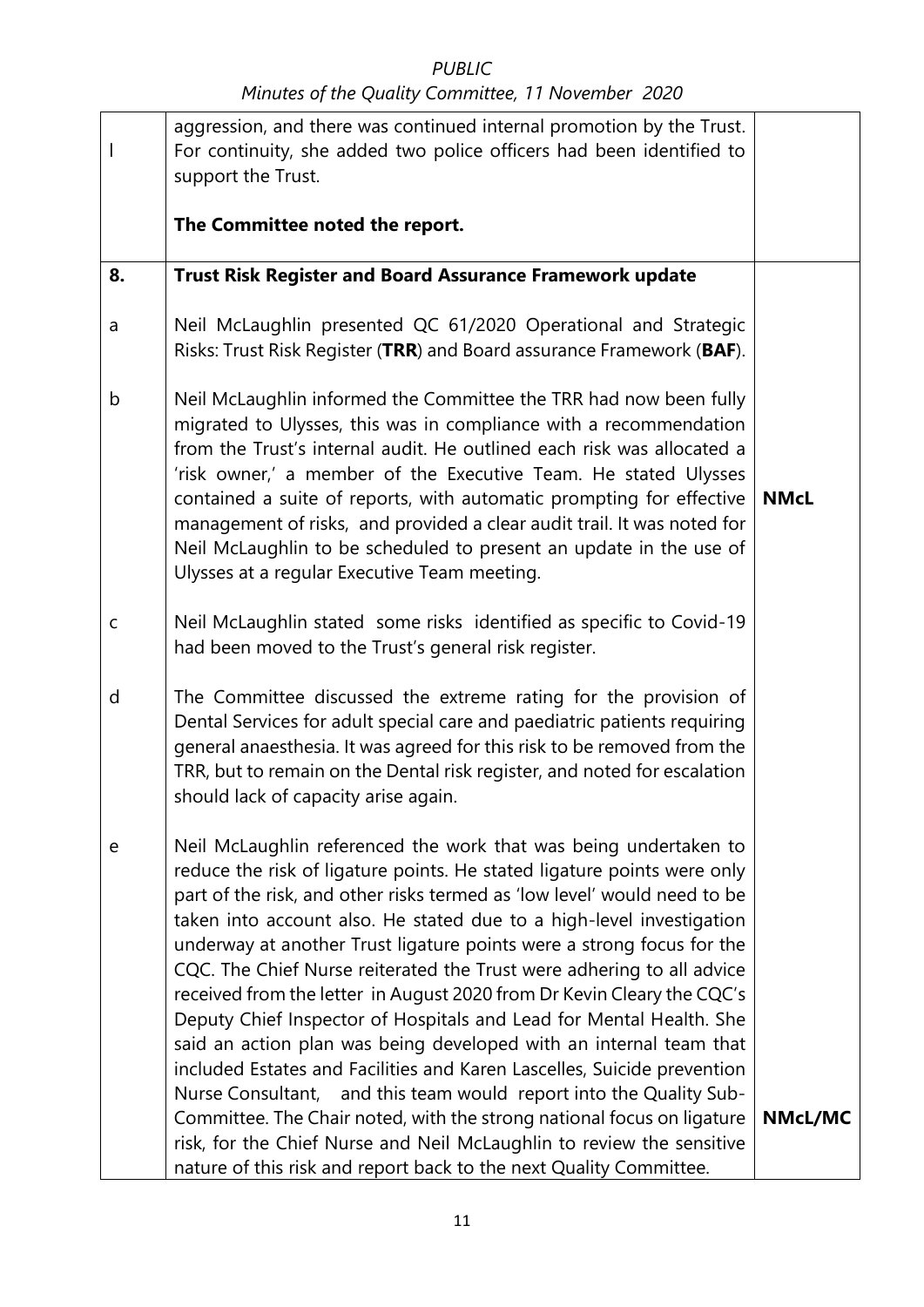- *PUBLIC Minutes of the Quality Committee, 11 November 2020*
- f g h i j The Trust Chair highlighted the work undertaken would have had a financial consequence to the Trust and enquired if commissioning would be available to recover costs. The Chief Nurse replied it was not clear yet, but the point of cost had been mooted in the letter received from Dr Kevin Cleary. The Chair enquired about progress on the implementation of CareNotes in Community Hospitals as this was a risk the CQC were flagging. It was highlighted further work was required due to additional challenges in setting up the system for community services. It was noted for an update report to be brought to the next Quality Committee. The Chair requested for all red rated risks to be reviewed and reported at the next Quality Committee, February 2021. The Director of Corporate Affairs and Company Secretary thanked Neil McLaughlin for the significant amount of work undertaken in improving the understanding of risk across the organisation, and the immense project of migrating to reporting on Ulysses. She noted the release of work from Coroner's inquests had allowed for this, together with additional Covid funding allowing for a dedicated resource for risk management. She also thanked Hannah Smith, Assistant Trust Secretary and Hannah Wright, Risk Manager, for their substantive work on the TRR and BAF. **The Committee noted the report. MW All 9.** a b **Inquest and Claims annual report** Neil McLaughlin reported on paper QC 62/2020 Inquests and Claims (Legal Services) Annual Report 1 April 2019 to 31 March 2020. He outlined his presentation would cover themes and legal developments as the financial aspect would be recorded at the November Finance and Investment Committee. He stated the number of new notifications for clinical and non-clinical claims at 29 had risen slightly, but this was not unusual amongst NHS Trusts and was modest in relation to the number of complaints and incidents. It was noted that 47% of new claims for the year had arisen from patients assaulting staff.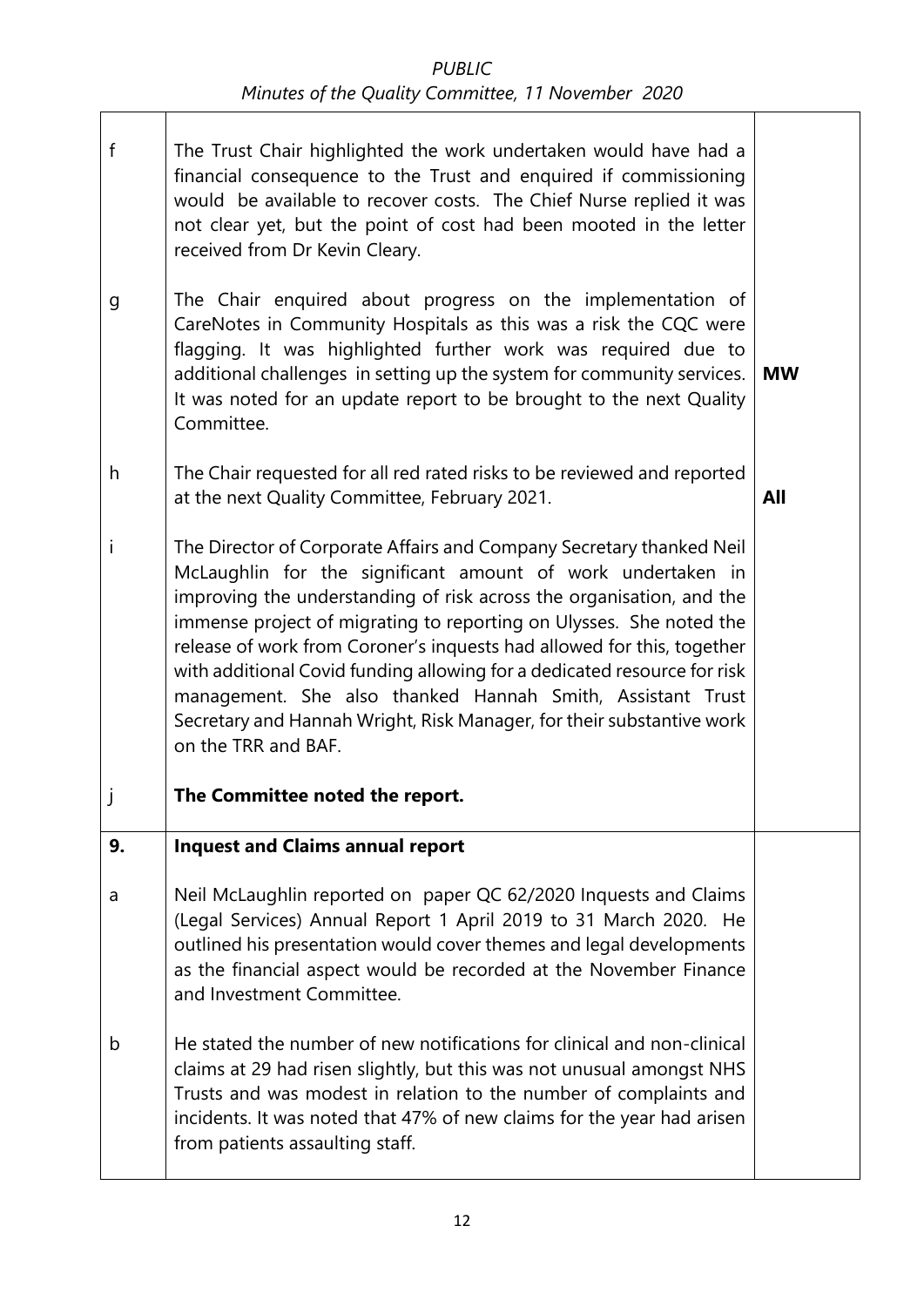| $\mathsf C$ | Neil McLaughlin reported the number of concluded inquests although<br>high for this particular year averaged out if viewed over a longer time<br>period. It was noted a higher number of suicide conclusions were<br>recorded and could be attributed to some cases taking several years<br>to complete. The Medical Director stated both Oxfordshire and<br>Buckinghamshire were below the national average for suicide rates.                                                                                         |           |
|-------------|-------------------------------------------------------------------------------------------------------------------------------------------------------------------------------------------------------------------------------------------------------------------------------------------------------------------------------------------------------------------------------------------------------------------------------------------------------------------------------------------------------------------------|-----------|
| d           | Neil McLaughlin reported most families were complimentary of the<br>professionalism of staff and the care their loved ones had received.<br>However, a theme arising after conclusion of inquests was for<br>improved communication with the process for families and carers.<br>Improvement actions arising from Serious Incident (SI) investigations<br>and coroner conclusions were reviewed weekly at the Trust Weekly<br>Review Meeting and were part of an action plan monitored by the<br>Quality Sub-Committee. |           |
| е           | The Chief Executive requested, and it was noted for an analysis to be<br>completed to understand the figures showing the Oxfordshire Coroner<br>having twice as many cases as the Buckinghamshire Coroner.                                                                                                                                                                                                                                                                                                              | <b>MC</b> |
| f           | Neil McLaughlin explained the Trust's cost of purchasing its indemnity<br>from NHS Resolution was funded by members in the scheme in<br>response to the Executive Managing Director for Mental Health and<br>Learning Disability & Autism Services enquiry.                                                                                                                                                                                                                                                             |           |
| g           | The Committee noted the report.                                                                                                                                                                                                                                                                                                                                                                                                                                                                                         |           |
|             | <b>EFFECTIVENESS</b>                                                                                                                                                                                                                                                                                                                                                                                                                                                                                                    |           |
| 10.         | <b>Oxford Pharmacy Store (OPS)</b>                                                                                                                                                                                                                                                                                                                                                                                                                                                                                      |           |
| a           | The Committee took QC 63/2020 Quarterly Report to the Quality<br>Committee from Oxford Pharmacy Store as read.                                                                                                                                                                                                                                                                                                                                                                                                          |           |
| b           | The committee noted the report.                                                                                                                                                                                                                                                                                                                                                                                                                                                                                         |           |
| 11.         | <b>Clinical Audit - Lithium Toxicity</b>                                                                                                                                                                                                                                                                                                                                                                                                                                                                                |           |
| a           | The Medical Director gave an oral update, where following a clinical<br>audit it had been noted the Trust had not been evidencing blood<br>tests for lithium levels. This related to the historical action 14(j) from<br>the February Quality Committee. It had established blood test results<br>largely went back to GPs who had the responsibility for monitoring<br>patient's lithium levels. The introduction of shared care records would                                                                         |           |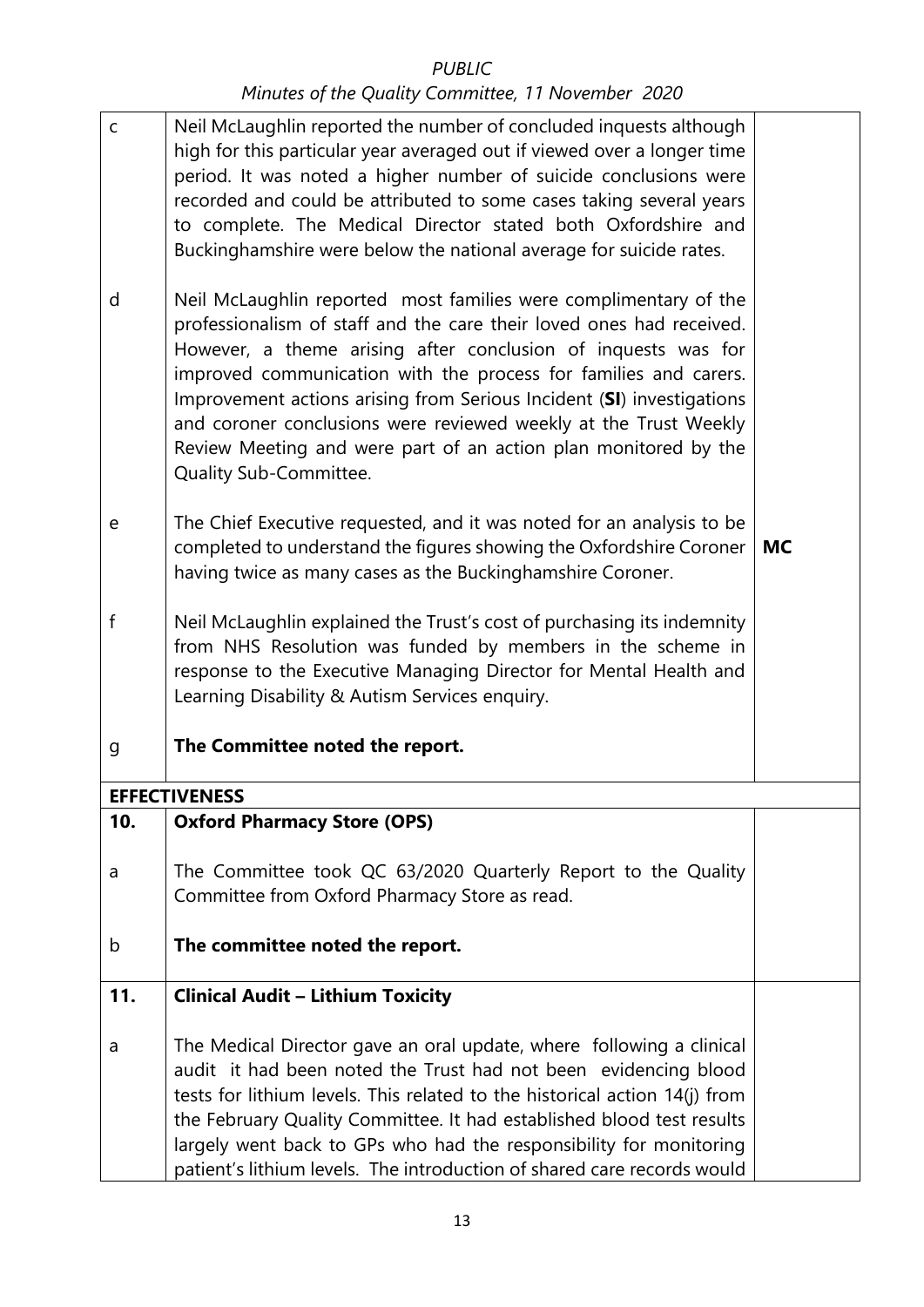|              | resolve the issue in the near future as the Trust would have direct<br>access.                                                                                                                                                                                                                                                                                                                                                                                                                                                                                                                          |           |
|--------------|---------------------------------------------------------------------------------------------------------------------------------------------------------------------------------------------------------------------------------------------------------------------------------------------------------------------------------------------------------------------------------------------------------------------------------------------------------------------------------------------------------------------------------------------------------------------------------------------------------|-----------|
| b            | The Trust Chair added it would be prudent to ensure good<br>communication with colleagues at all times to ensure there were no<br>gaps in patient care and safety.                                                                                                                                                                                                                                                                                                                                                                                                                                      |           |
| $\mathsf{C}$ | It was agreed for the action to be closed for the Quality Committee<br>and would be relevant for the Drugs and Therapeutics Committee to<br>oversee. Additionally, it was noted relevant information could be<br>gained from the CCG Pharmacy Optimisation Team.                                                                                                                                                                                                                                                                                                                                        |           |
| d            | The Committee noted the report and closure of the action.                                                                                                                                                                                                                                                                                                                                                                                                                                                                                                                                               |           |
|              | The Committee held 2 minutes silence for Armistice day.                                                                                                                                                                                                                                                                                                                                                                                                                                                                                                                                                 |           |
|              | Nicola McDonald and Claire Page joined the meeting.                                                                                                                                                                                                                                                                                                                                                                                                                                                                                                                                                     |           |
| 12.          | TOBI - recent developments and waits reporting                                                                                                                                                                                                                                                                                                                                                                                                                                                                                                                                                          |           |
| a            | Nicola McDonald gave a live virtual demonstration to the Committee<br>of the Activity and Demand application that was a feature on TOBI the<br>Trust's information management portal.                                                                                                                                                                                                                                                                                                                                                                                                                   |           |
| b            | She referenced headline information of the Activity and Demand<br>application showed: number of referrals, patients waiting to be seen;<br>patient waiting times; appointments; case load and discharges. She<br>demonstrated the flexibility of how selections could be made to show<br>trends of activity, urgency of referrals, or referral wait times as<br>examples, and information could be shown for an individual, a team,<br>or Trust-wide. She informed the Committee the system was interactive<br>and could be linked to an individual patient via the Trust's secure<br>CareNotes system. |           |
| $\mathsf{C}$ | The Chair thanked the team for developing an excellent tool and it had<br>been extremely useful to see the application live.                                                                                                                                                                                                                                                                                                                                                                                                                                                                            |           |
| d            | The Executive Managing Director for Mental Health and Learning<br>Disability & Autism Services stated her thanks for the extraordinary<br>work in delivering a high-level management dashboard, and stated<br>Directorates who had engaged with the system already felt better<br>empowered in managing hot spots. It was noted each Directorate were                                                                                                                                                                                                                                                   | <b>MW</b> |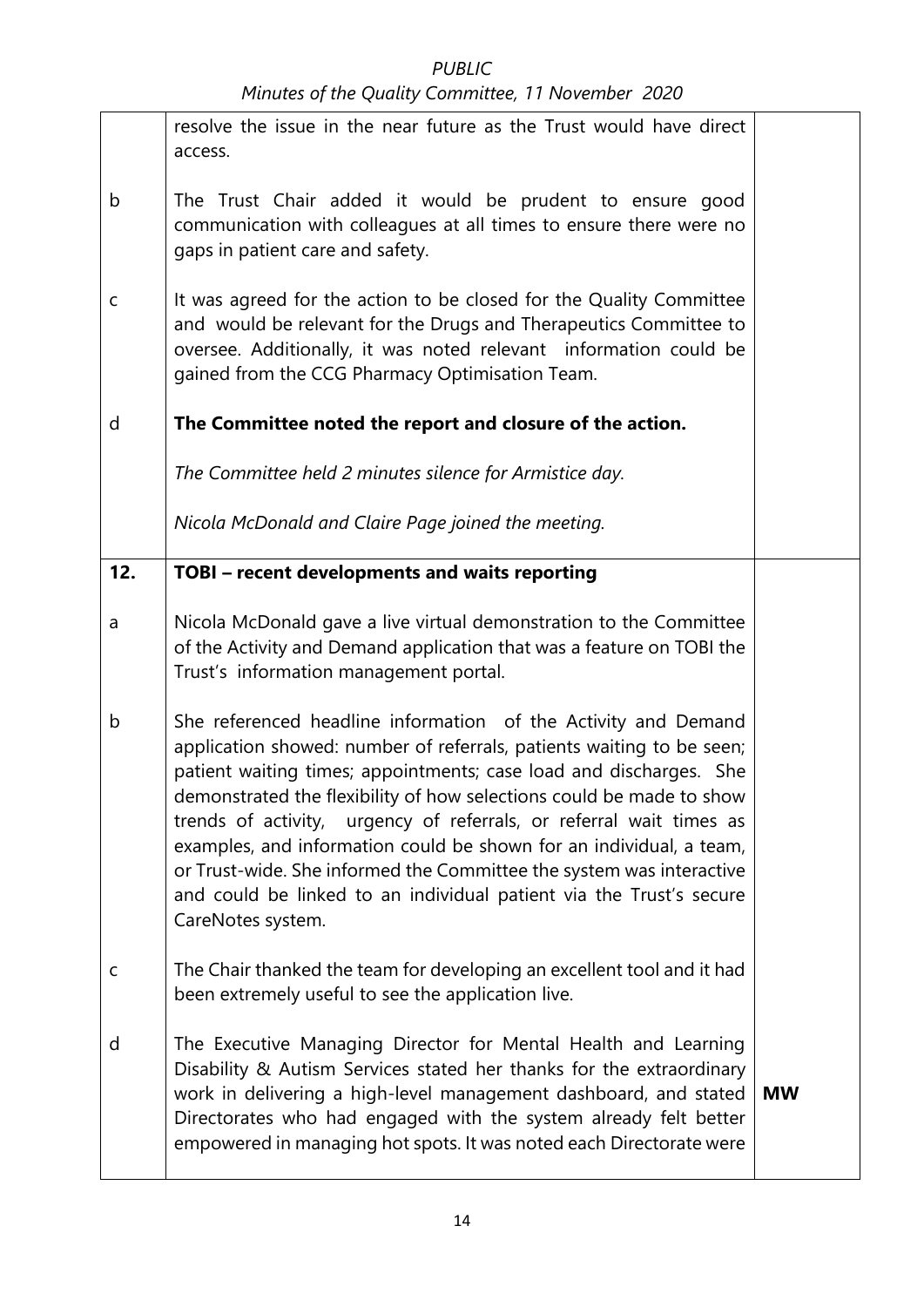|             | reviewing long waiting times and it was agreed for a performance                                                                                                                                                                                                                                                                                                                                                                                                                                                                                                                                                                                                                                     |  |
|-------------|------------------------------------------------------------------------------------------------------------------------------------------------------------------------------------------------------------------------------------------------------------------------------------------------------------------------------------------------------------------------------------------------------------------------------------------------------------------------------------------------------------------------------------------------------------------------------------------------------------------------------------------------------------------------------------------------------|--|
| e           | update report to be brought to the next QC.                                                                                                                                                                                                                                                                                                                                                                                                                                                                                                                                                                                                                                                          |  |
|             | The committee noted the presentation.                                                                                                                                                                                                                                                                                                                                                                                                                                                                                                                                                                                                                                                                |  |
|             | Nicola McDonald and Claire Page left the meeting.                                                                                                                                                                                                                                                                                                                                                                                                                                                                                                                                                                                                                                                    |  |
| 13.         | Directorate Quality Report - Buckinghamshire Mental Health                                                                                                                                                                                                                                                                                                                                                                                                                                                                                                                                                                                                                                           |  |
| a           | Vivek Khosla presented on QC 64/2020 Annual Quality Report<br>Buckinghamshire Mental Health Directorate.                                                                                                                                                                                                                                                                                                                                                                                                                                                                                                                                                                                             |  |
| b           | Vivek Khosla highlighted to the Committee the launch of the Quality<br>Improvement (QI) Project, 'QIPERT' a QI Hub for education, training<br>and research. This had been a real positive resource for the directorate,<br>giving easier access to forums and workshops. He said a governance<br>event day held for the directorate had been beneficial.                                                                                                                                                                                                                                                                                                                                             |  |
| $\mathsf C$ | He said staffing levels and retention had improved significantly for the<br>last 12 months and a number of workstreams were in progress to<br>further improve retention. He stated there were peer networks and a<br>programme of engagement events to support staff and additionally<br>senior management join the 'Bucks Big Listen.' This was a facilitated<br>supportive forum to connect staff across the directorate in sharing<br>best practice, and for raising challenges.                                                                                                                                                                                                                  |  |
| d           | Vivek Khosla stated trends for complaints and SIs remained similar for<br>the past few years. It was noted reviews were being undertaken to<br>understand an increase in deaths in older adults and for one death<br>occurring in the Healthy Minds IAPT service. He stated numbers of SIs<br>and complaints remained consistent, and recurring themes involved:<br>initial assessment processes; communication with families; and<br>communication between external organisations and services. He<br>stated these issues were being addressed through a diagnostic quality<br>improvement framework to improve and bring about changes that<br>would be presented to the Committee when concluded. |  |
| e           | Vivek Khosla stated a priority was to reduce restrictive practice and<br>that a QI project was being led by Heads of Nursing from<br>Buckinghamshire and Oxfordshire Mental Health Directorates.<br>Monitoring and progress of this project would be reported to the<br>Quality Sub-Committee.                                                                                                                                                                                                                                                                                                                                                                                                       |  |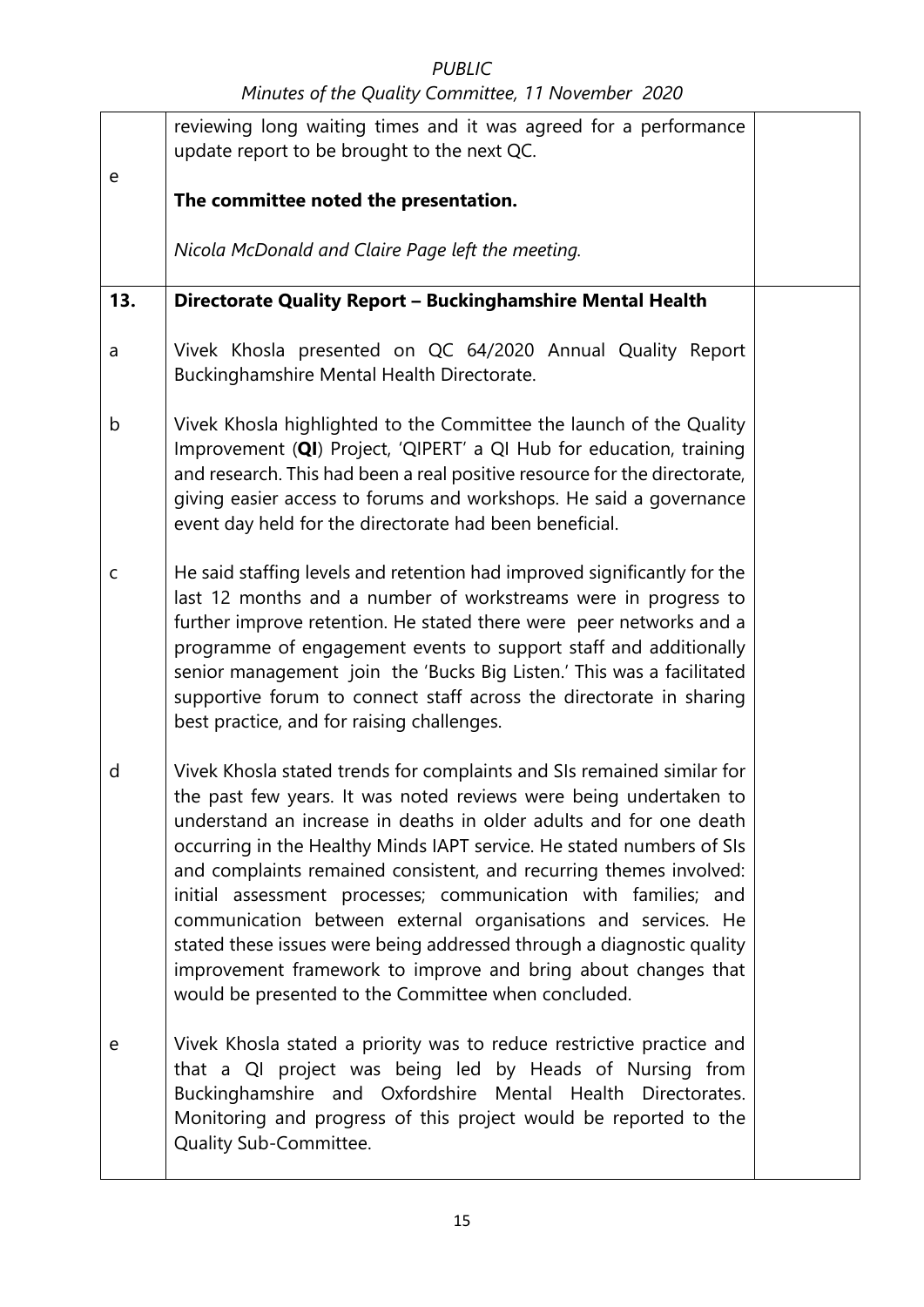### *PUBLIC*

| $\mathsf{f}$ | Vivek Khosla said service demand had returned to pre-Covid-19 levels,<br>following a dip during April and May 2020. He said plans were in place<br>address the current waiting lists<br>for assessments for<br>to<br>Neurodevelopment and Memory Services.                                                                                                                                       |  |
|--------------|--------------------------------------------------------------------------------------------------------------------------------------------------------------------------------------------------------------------------------------------------------------------------------------------------------------------------------------------------------------------------------------------------|--|
| g            | The following points were highlighted:                                                                                                                                                                                                                                                                                                                                                           |  |
|              | 24/7 Mental Health crisis line – established in response to<br>anticipated increase in mental health demand triggered by<br>Covid-19;<br>Crisis Service – new urgent care pathway launched during the<br>$\bullet$<br>year; and<br>Whiteleaf Centre – re-modelling of care to benefit quality of<br>$\bullet$<br>care and bed flow capacity achieving a reduction in length of<br>stay.          |  |
| h            | Vivek Khosla confirmed there was a Trust wide action plan in place to<br>address antipsychotic prescribing for learning disability patients as this<br>was an area that required improvement. Kirsten Prance added a piece<br>of work was being completed to ensure appropriate medicines<br>management, and this would involve changing documentation, writing<br>to GPs and a follow up audit. |  |
| i            | The Chair expressed it was a very full and detailed report, however it<br>was agreed for future reporting to include more patient orientated<br>outcome measures with provision for integrated services.                                                                                                                                                                                         |  |
|              | The Committee noted the report.                                                                                                                                                                                                                                                                                                                                                                  |  |
|              | Mike McEnaney joined the meeting.                                                                                                                                                                                                                                                                                                                                                                |  |
| 14.          | Joint Management Group Minutes - JMG Minutes 09 September<br>2020                                                                                                                                                                                                                                                                                                                                |  |
| a            | The Executive Managing Director for Mental Health and Learning<br>Disability & Autism Services presented on QC 65/2020 for<br>Buckinghamshire 09 September 2020. She stated the JMG meetings<br>for Buckinghamshire and Oxfordshire would be developed to have a<br>more outcome-based focus.                                                                                                    |  |
| b            | The Committee noted the minutes.                                                                                                                                                                                                                                                                                                                                                                 |  |
|              | <b>QUALITY IMPROVEMENT</b>                                                                                                                                                                                                                                                                                                                                                                       |  |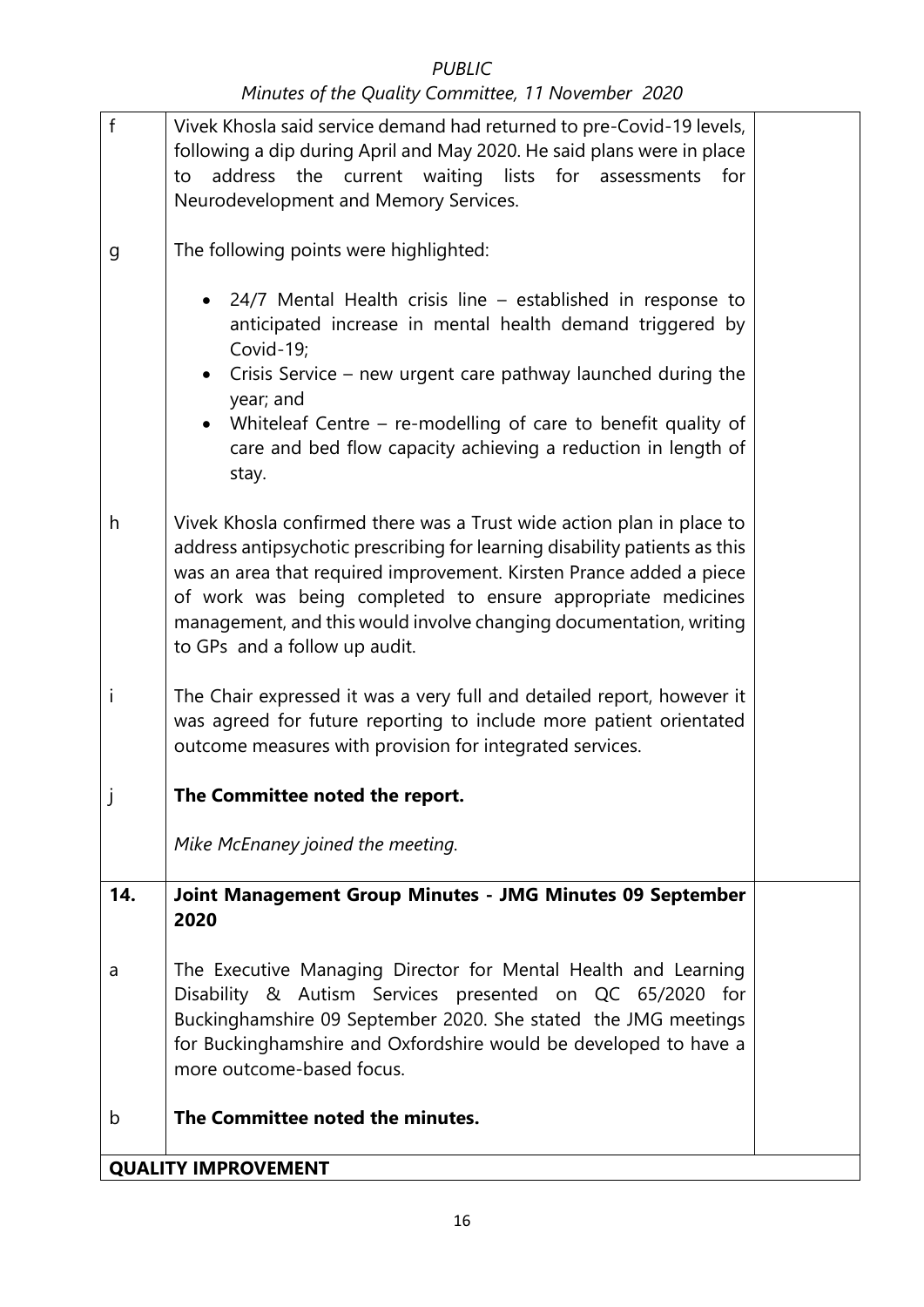| 15.          | <b>Oxford Healthcare Improvement Centre update (OHI)</b>                                                                                                                                                                                                                                                                                                                                                                                                                                                                                                                                                 |  |
|--------------|----------------------------------------------------------------------------------------------------------------------------------------------------------------------------------------------------------------------------------------------------------------------------------------------------------------------------------------------------------------------------------------------------------------------------------------------------------------------------------------------------------------------------------------------------------------------------------------------------------|--|
| a            | The Chief Nurse reported on paper QC 66/2020 Oxford Healthcare<br>Improvement Report. She stated the team returned to OHI at the<br>beginning of September 2020, following redeployment during the first<br>wave of the pandemic. Work had recommenced on projects with a<br>focus to enable and support scalability of improvement work across<br>the Trust and would also include an emphasis on projects to meet<br>CQC requirements.                                                                                                                                                                 |  |
| b            | Over the past couple of years, the Chief Nurse mentioned staff had<br>been trained in quality improvement methodology to support<br>projects. A 6-week quality improvement on-line course had been<br>developed and a pilot would be commencing in Buckinghamshire in<br>November 2020 as they already had a QI Hub. She noted other<br>Directorate were progressing with their QI Hubs to support roll out of<br>training in January 2021 following the pilot. This would enable up to<br>50 teams across the Trust to access training with on-going support and<br>guidance from Directorates and OHI. |  |
| $\mathsf{C}$ | The Chief Nurse mentioned the close involvement of Britta Klinck with<br>OHI projects assisted in the capability of how in practice to improve<br>things. In support of a quality improvement approach she added future<br>reports would include capacity and capability reporting highlighting<br>project outcomes. The Chair appraised the wider quality improvement<br>approach.                                                                                                                                                                                                                      |  |
| d            | The Committee noted the report and approved the plan to<br>commence a pilot for an online quality improvement training<br>programme.                                                                                                                                                                                                                                                                                                                                                                                                                                                                     |  |
| Governance   |                                                                                                                                                                                                                                                                                                                                                                                                                                                                                                                                                                                                          |  |
| 16.          | Information Management Group highlight and escalation report<br>(IMG)                                                                                                                                                                                                                                                                                                                                                                                                                                                                                                                                    |  |
| a            | The Director of Finance presented on QC 67/2020 Information<br>Management Group highlight and escalation report. He gave an<br>overview of the summary of discussions from the IMG meeting held 08<br>September 2020 as follows:                                                                                                                                                                                                                                                                                                                                                                         |  |
|              | Information incidents - there were no concerns with the slight<br>٠<br>rise in email incidents;                                                                                                                                                                                                                                                                                                                                                                                                                                                                                                          |  |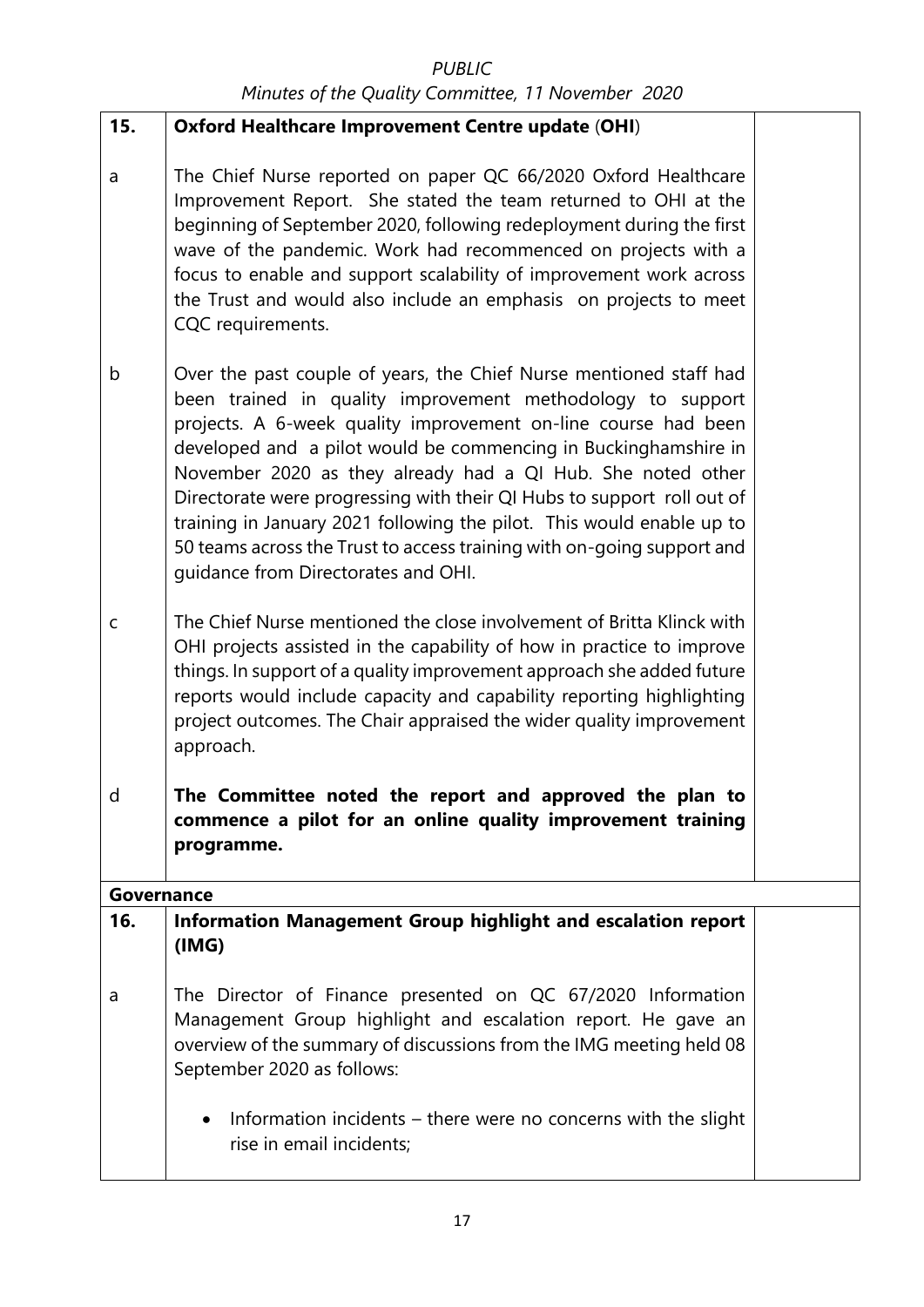### b c d e f • Training – levels had dipped owing to suspension in response to the pandemic, however there was currently an increased drive to achieve the required level of 95%; • Health records – improving quality continues to be an area of focus in-line with required standards for monitoring; • Data security and Protection – work was in progress for the toolkit for FY20/21 to validate work done towards information governance at year end; • Transition to electronic records – was advancing however there were challenges of transition from paper and storage of health records in community locations; • HR casework – the senior information risk owner is reviewing processes for continued assurance; and • Office 365 – there is on-going review via an IT focus group to understand and mitigate any risks for the Trust in what is a continually developing product. It was noted the importance for information governance across the Trust and was a focus for Directorates. Further training and guidance was being developed for staff around cyber security. The Chair thanked the Director of Finance for his presentation and update on the Information Management Group, and asked for any comments he may have on item 10, Oxford Pharmacy Store (OPS) for which he had not been available. The Director of Finance stated the OPS team worked diligently in compliance with the stringent regulations that were required to be observed for the service and had a tight grip on trends. The Director of Finance informed the Committee that OPS would be the Covid-19 vaccine hub for BOB ICS when a vaccine became available. He said two new freezers had been purchased in advance to accommodate storage of a vaccine at -80 degrees centigrade and cool boxes for distribution purposes. It was clarified following an enquiry from David Walker for the Quality Committee to continue to have oversight for OPS quality aspects in support of their audit processes, with the commercial element continued to be reported to the Finance and Investment Committee. **The Committee noted the report at item 16, and additional information for item 10. POLICIES**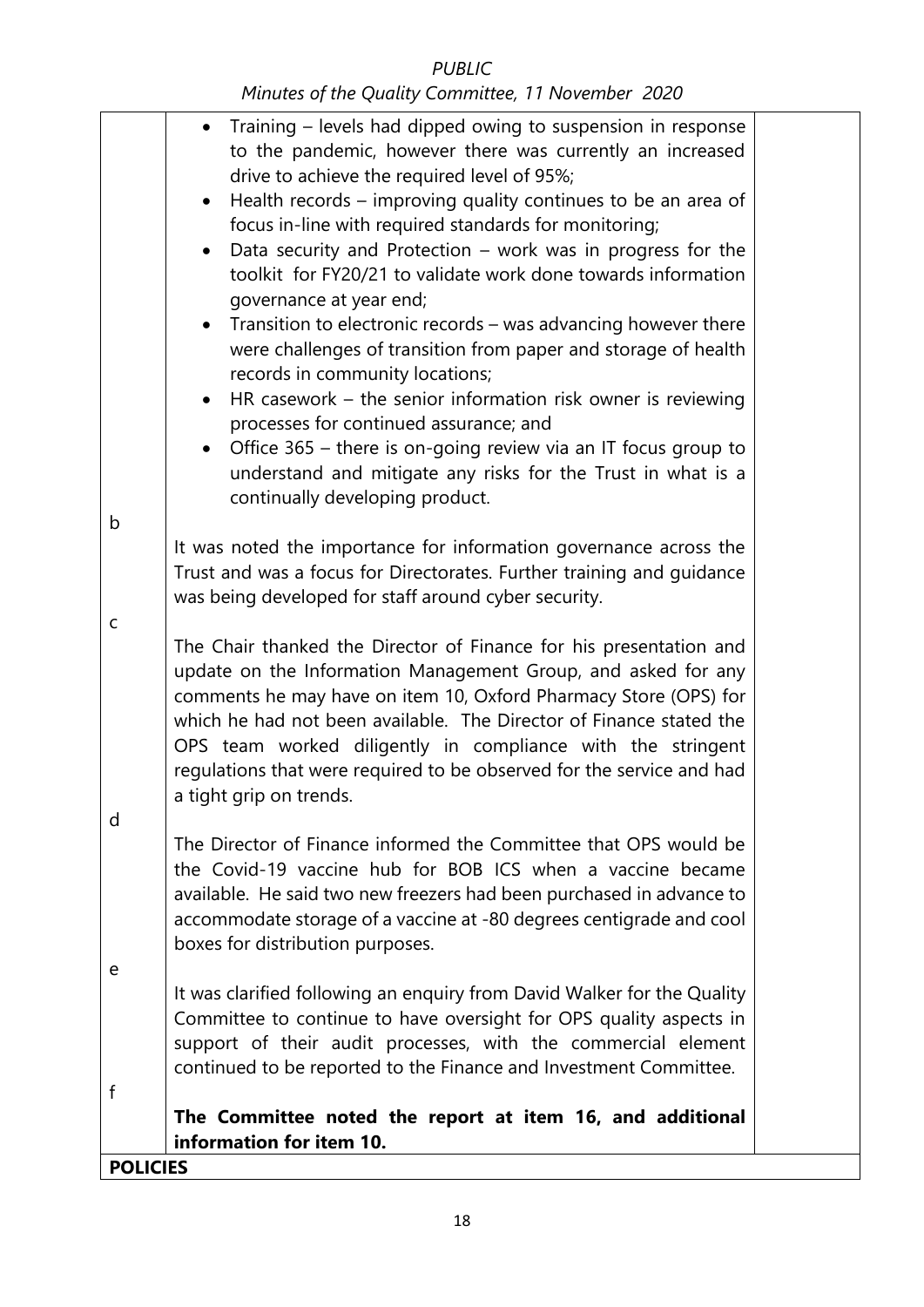| 17.    | <b>Policy Register update</b>                                                                                                                                                                                                                                                                                                                                                                                                                                                                                                                                                                                                                                                  |  |
|--------|--------------------------------------------------------------------------------------------------------------------------------------------------------------------------------------------------------------------------------------------------------------------------------------------------------------------------------------------------------------------------------------------------------------------------------------------------------------------------------------------------------------------------------------------------------------------------------------------------------------------------------------------------------------------------------|--|
| a<br>b | Kate Riddle presented on QC 68/2020 Policy Register update<br>highlighting that of the Trust's 158 policies, 88 fell under the<br>responsibility of the new Quality Sub-Committee. Remaining policies<br>would have oversight from existing committees as outlined in the<br>Trust's governance structure and would reflect the introduction of the<br>People, Leadership and Culture Committee. 10 of the 88 polices were<br>being reviewed and were progressing to be ratified in January 2021.<br>She added other policies to commence renewal, were the Long-Term<br>Segregation Policy and Mental Capacity Act Policy that would link into<br>national CQC prerequisites. |  |
|        | The Committee noted the oral update.                                                                                                                                                                                                                                                                                                                                                                                                                                                                                                                                                                                                                                           |  |
| 18.    | Medicines activities undertaken by non-registered healthcare or<br>registered non-nursing staff                                                                                                                                                                                                                                                                                                                                                                                                                                                                                                                                                                                |  |
| a      | The Medical Director presented QC 69/2020 Policy for Medicines<br>activities undertaken by non-registered healthcare or registered non-<br>nursing staff. He explained the policy had received approval via the<br>Effectiveness Committee and Drugs and Therapeutic Committee and<br>was being presented for ratification by the Quality Committee.                                                                                                                                                                                                                                                                                                                           |  |
| b      | The Committee discussed responsibilities of permitted medication<br>activities for Healthcare Assistants and it was noted assurance was<br>clarified and established within the safe delegation of medication<br>section of the policy.                                                                                                                                                                                                                                                                                                                                                                                                                                        |  |
| C      | The Committee ratified the Medicines activities undertaken by<br>Non-registered healthcare or Registered Non-nursing staff.                                                                                                                                                                                                                                                                                                                                                                                                                                                                                                                                                    |  |
| 19.    | <b>Clinical Audit report April 2019 to September 2020</b>                                                                                                                                                                                                                                                                                                                                                                                                                                                                                                                                                                                                                      |  |
| a      | Steven McCourt presented on QC 70/2020 Clinical Audit report April<br>2019 to September 2020. He stated this was an 18-month report to<br>capture the impact of the Covid-19 pandemic on audit activity.                                                                                                                                                                                                                                                                                                                                                                                                                                                                       |  |
| b      | Steven McCourt reported that in the first wave of the pandemic<br>National Audits and the Commission for Quality and Innovation<br>(CQUIN) were paused. He stated some national audits had now<br>recommenced but CQUINs would be further delayed.<br>During this<br>period Trust oversight had been maintained via the Essential                                                                                                                                                                                                                                                                                                                                              |  |